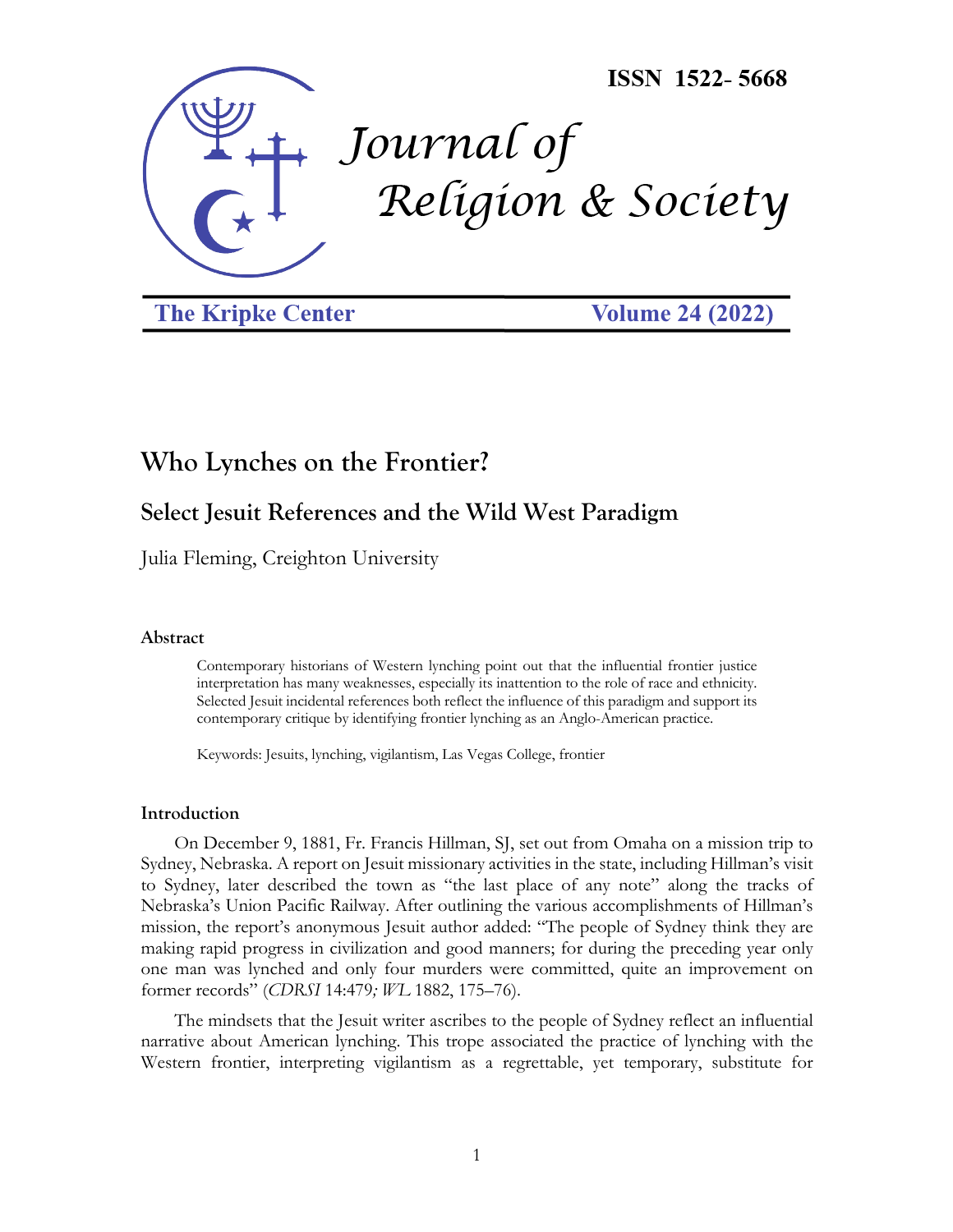conventional mechanisms of law and order that had yet to be established.<sup>1</sup> Given the prevalence of that explanation, it is not surprising to find traces of its influence in Jesuit accounts of their experiences in the nineteenth-century American West. And yet, if some Jesuit references to lynching reflect the Wild West trope, others support interpretations of Western frontier lynching that emphasize hierarchies of race, class, and ethnicity rather than institutional weakness. Jesuit incidental statements about lynching on the Western frontier, therefore, both confirm the influence of the institutional immaturity trope and anticipate recent interpretations of lynching as a practice that white/Anglo settlers brought with them and exercised by choice rather than necessity**.** 

To understand these Jesuit references, one must set them in historical context, first by considering the trope of frontier lynching, and then, the presence of Jesuits on the Western frontier. This background will illuminate one twentieth-century Jesuit reference that illustrates the influence of the frontier justice paradigm. It will also facilitate analysis of three nineteenthcentury Jesuit references to lynching from the Alaska and New Mexico Territories. By associating lynching with whites or "Americans" (i.e., Anglos), these references anticipate contemporary historians' emphasis upon the role of race and ethnicity in Western frontier vigilantism.

### **The Western Lynching Trope**

In the mid-nineteenth century, the portrayal of lynching as an emergency mechanism of frontier justice attempted to defuse an American public relations problem. Against conservative British claims that US vigilantism revealed the slippery slope leading from democracy to anarchy, apologists responded that vigilantism was necessary where legal remedies were weak (Silkey 2015, 16–17, 23–24; Pfeifer 2011, 64). This excuse treated lynching as a temporary expedient that would disappear as maturing communities developed conventional systems for responding to crime. In addition, depictions of frontier culture often interpreted accounts of lynching as part of "the authentic American experience" – a stereotype portrayed, for example, in Buffalo Bill Cody's Wild West Show during its European tour in 1892 (Silkey 2015, 27; Gonzales-Day 2006, 113–14). As a result, reports Sarah Silkey (2015, 28), frontier lynching became an "integral part of transatlantic popular culture." Ken Gonzalez-Day (2006, 38) emphasizes the influence of this paradigm on everything "from the five-penny novels of the nineteenth century to the great American Westerns of the silver screen in the twentieth." Such narratives often romanticized lynching as an emergency response to lawlessness.

Despite its influence, the institutional immaturity explanation of Western lynching fails to explain critical features of the historical record, as many recent studies attest. While acknowledging some deficiencies in frontier law and order, Carrigan and Webb (2013) cite the chronological record of Western lynchings of so-called Mexicans to demonstrate this model's weaknesses.<sup>2</sup> If lynchings were primarily the product of institutional immaturity, one would

<sup>1</sup> In the discussion that follows, "Western frontier" will refer to current US states west of Missouri (excluding Hawaii) that were still or became US territories after the end of the American Civil War.

<sup>2</sup> Carrigan and Webb (2013, 57) point out that Anglo-Americans often conflated Mexican nationals with Mexican Americans and other Latin Americans.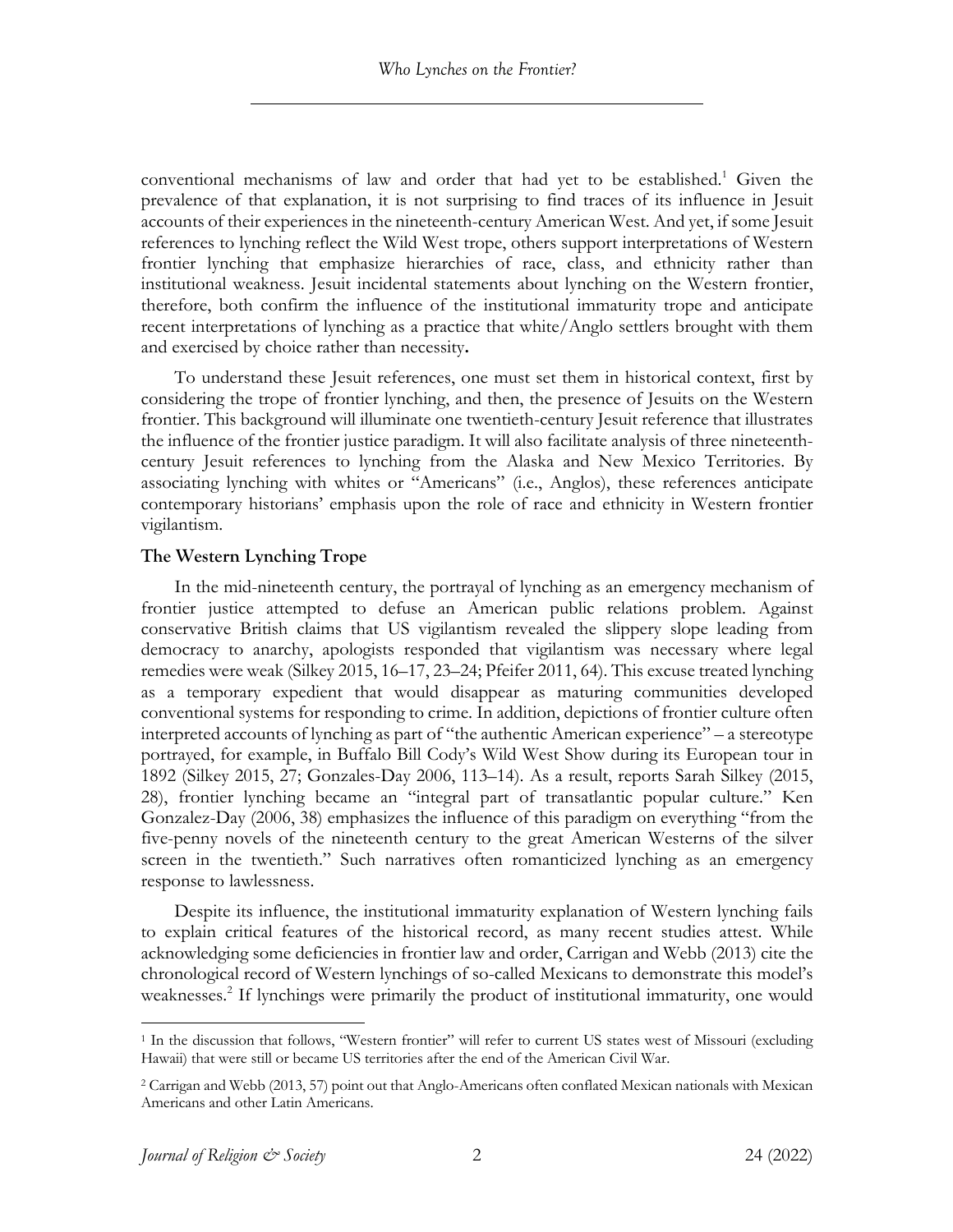expect numbers to crest early, and to decline as communities developed conventional mechanisms of criminal justice. Instead, documented Western lynchings of Mexicans increased in three distinct periods: the 1850s, 1870s, and 1910s. Institutional immaturity cannot explain these saw-toothed statistical trends (Carrigan and Webb 2013, 20–33). Similarly, Ken Gonzales-Day argues that one must not exaggerate the chronological discrepancy between the American West and other parts of the country in creating institutions to control crime. San Francisco and Los Angeles, he points out, began to establish police forces at roughly the same time as New Orleans, Cincinnati, Boston, and Chicago (2006, 76). In addition, while the numerous accounts of lynch mobs extracting or attempting to extract prisoners from jail might indicate distrust of or impatience with the normal administration of justice, they also illustrate that such facilities existed when the crowd acted. <sup>3</sup> In such cases, the issue was clearly not the dearth of conventional systems for responding to crime, but the unwillingness to wait for or to respect their results.

The institutional weakness narrative regarding frontier lynching also presumes that lynching communities would have preferred to rely upon conventional mechanisms of criminal justice. However, Michael Pfeifer (2011) argues that alternative views regarding the appropriate response to crime in the American context were competing during the nineteenth century. One approach defended respect for the rights of the accused and for rule of law as foundations of public order, while rejecting public executions as a dangerous to civic virtue (Pfeifer 2011, 4–5, 12–13, 21). The other prioritized local consensus about guilt and defended a community's right to protect itself with swift and violent punishments (Pfeiffer 2011, 13– 15). Lynching, Pfeifer (2011, 21–22, 54, 69–70, 78) believes, emerged from the second approach, and was sometimes chosen as a conscious repudiation of the due process paradigm. In Pfeifer's (2011, 31, 71) view, settlers who had already embraced the legitimacy of vigilantism brought lynching with them to the Midwestern and Western frontiers. If he is correct, then Western lynching was less a response to frontier conditions than a manifestation of preexisting attitudes.

However, the most significant flaw in the institutional weakness interpretation is its failure to consider the significance of race, ethnicity, and nationality in determining persons' relative risk of being lynched in the West, although the role of race in Southern lynching has long been recognized (Carrigan and Webb 2013, xiv, 1–16; Gonzales-Day 2006, 34–35). In fact, before the American Civil War, Pfeifer (2011, 32) argues, "practices of racial lynching became a means for white southerners, midwesterners, and westerners to assert that their regions would constitute a 'white man's country' regardless of the protections due process law might theoretically extend to black, Indian, and Hispanic defendants." For Gonzales-Day (2006, 10), the image of Western lynching as the fate of "cattle rustlers and stagecoach robbers" obscures the frequent association of vigilantism with racial violence on the frontier. Carrigan and Webb (2013, 5) provide an inventory of 547 Mexicans lynched in the West between 1848 and 1928, while acknowledging that this represents "a fraction of the actual number." In the West, in fact, lynching was only one form of collective violence against subordinated groups, who were

<sup>3</sup> See, for example, *Topeka Daily Capital* 1882; Otero 2018, 232; Segale 2019, 51–54; *LVDG* 1882b.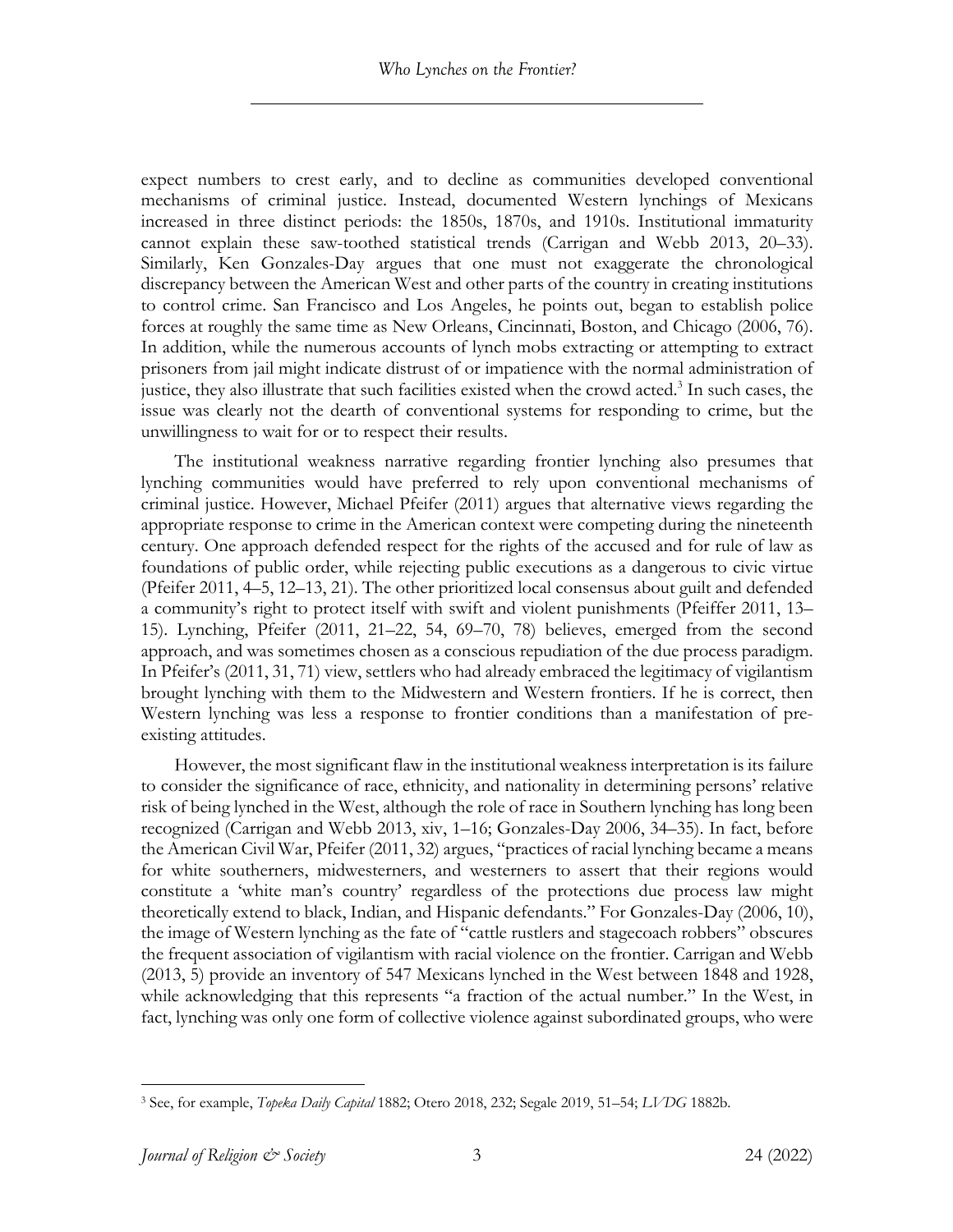also subject to massacre and expulsion (Pfeifer 2011, 47–53; Carrigan and Webb 2013, 28, 35– 38, 44; Lew-Williams 2018, 1–3).

#### **Background on the Jesuits and Lynching**

In an 1874 report for his Neapolitan province, Salvatore Personè, SJ, described the character of the Society of Jesus's new mission field in the Colorado Territory, as it had been when he and his companion first arrived in Conejos in 1871. Four months before the Jesuits took up their new assignment, three men had been found one morning hanging from the limbs of a tree. Personè's letter provides no further details about this lynching; nor does he specify its location. (Our Lady of Guadalupe Parish encompassed more than two dozen mission stations scattered across the San Luis Valley). Instead, Personè mentions this event to illustrate the positive effects of the Jesuits' ministry upon an area previously demoralized by vigilantism. Since Spanish and English-speaking settlers had begun to establish permanent communities in the Valley less than two decades before, Personè's report provides a good example of a Jesuit incidental reference to lynching on the US Western frontier (Stoller and Steele 1982, 177–84, 4, xx-xxiv).

That Jesuits encountered Western frontier lynching is unsurprising because the scope of their activities in the West grew dramatically during the nineteenth century. In the 1840s, Jesuits came as missionaries to the Rocky Mountains, where some dreamed of recreating the Paraguayan Reductions (McKevitt 2007, 93–94). However, ministry among the indigenous people of the continental United States and, later, of Alaska was by no means the Jesuits' only commitment in the American West. The shortage of clergy, especially – but not only – for the Hispanic Catholic populations in territories added to the United States following the Mexican American War, made Jesuits a valuable pastoral as well as educational resource for the frontier Catholic Church, and many Jesuits were fluent in languages other than English (Vollmar 1976, 85–87; Owens 1950, 22–23). One of Hillman's confreres in the Nebraska Jubilee Missions, for example, was a priest from the Austrian Province prepared to preach to the young state's German and Bohemian immigrants (*WL* 1882, 86–87).

The need for Jesuits in the American West coincided with the Society's challenge to resettle members exiled from various parts of Europe. The lifting of the Society's suppression in 1814 did not eliminate the suspicions that it faced on the continent, especially in a century of political unrest. The revolutions of 1848, for example, drove half of the world's Jesuit from their native provinces, at least temporarily (McKevitt 2007, 14–35; McGreevy 2016, 8–25). Many nineteenth-century Jesuits had their own stories of facing mob violence (McKevitt 2007, 14–16, 25–26, 28–29, 33–35; Kertzer 2018, 56, 65, 70–71). Even in the United States, a Know-Nothing crowd in Ellsworth, Maine, tarred and feathered a Swiss Jesuit émigré, John Bapst, who would later become the first president of Boston College (McGreevy 2016, 26–62). Thus, vigilantism could be a matter of personal as well as pastoral and academic concern for Jesuits serving in the United States.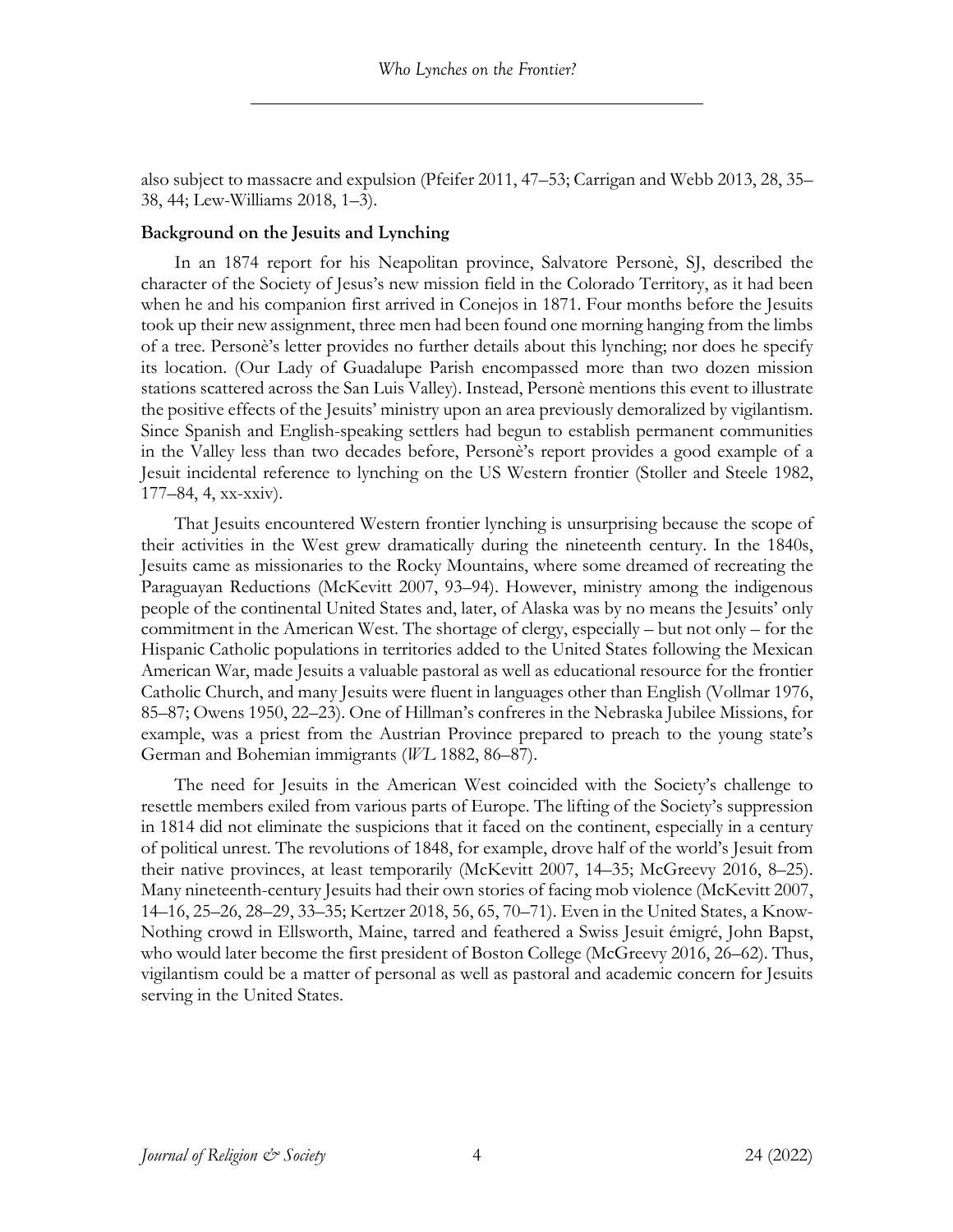Jesuits addressed lynching in textbooks for their students and in US periodicals such as *Revista Católica* and, in the twentieth century, *America* (Fleming 2020, 46–47).<sup>4</sup> The Society's flagship Italian journal, *La Civiltà Cattolica*, published an important exchange on US lynching in the early 1890s (Fleming 2020). The discussion to follow, however, will concentrate on four English-language references to lynching, all but one taken from the *Woodstock Letters*, an internal Jesuit publication printed at the Maryland theologate from 1872 until 1969. All, like the Colorado example from 1874, are incidental references – in other words, the author mentions lynching to make another point instead of analyzing the practice itself. All concern events on the Western frontier during the 1880s. The first, published in 1947, reflects the extended influence of the frontier justice or institutional immaturity paradigm for interpreting lynching. By contrast, the second, third, and fourth, all published in the nineteenth century, anticipate contemporary lynching studies' attention to race and ethnicity through references to the identity of the perpetrators. Lynching, suggest these narratives from Alaska and New Mexico, was a practice associated with dominant Anglo-American culture (*WL* 1947; Barnum 1893*;* Hughes 1880*;* Deane 1884).

#### **The Influence of the Frontier Lynching Paradigm**

The 1947 volume *The Woodstock Letters* includes a striking illustration of the Western lynching trope in an obituary for the long-lived Jesuit John Brown, who during his more than sixty years in the Society had served as president of the College of the Sacred Heart and as Superior of the New Mexico-Colorado Mission (*WL* 1947, 170–76; Stansell 1977, 62–76; McKevitt 2007, 186, 220–21, 304–5). Born in Michigan in 1867, Brown moved with his family to Colorado when he was nine. From there, his parents sent him to a new Jesuit college in Las Vegas, New Mexico. Brown applied to become a Jesuit, and entered the Society on November 13, 1881 (*WL* 1947, 170; *WL* 1878, 40–43; *CLV* 1880-1881, 13; *CDRSI* 24.105).

Brown's obituary includes a story concerning his early novitiate in the Southwest.<sup>5</sup> One morning, when he was opening the residence's shutters, he saw three bodies dangling from ropes outside the window. The victims had been taken from the house next door, which was serving as a jail, and lynched while the Jesuit community was asleep. Brown told his fellow Jesuits that he slammed the shutters closed again and ran back to bed. According to the author of his obituary, Brown "was transferred, at the end of the year, to the more stereotyped noviceship at Florissant, where he finished his probation with no more lynchings" (*WL* 1947, 171).

The Jesuit author of Brown's obituary clearly invokes the frontier justice lynching trope in describing these events, not only because he uses the term "rope justice" in speaking of the victims' fate, but also because he emphasizes the stark difference between the present and the "era of Billy the Kid," when John Brown entered the Society (*WL* 1947, 170–71). For the

<sup>4</sup> For an example from *Revista Católica* (founded 1875), see *Revista Católica* 1879. I will explore that publication's approach to lynching in a later article. For *America* (founded 1909), see *America* 1919; Schadewald 2003, 73 n.84. On the change in *America'*s position on anti-lynching legislation, see Southern 1996, 89–93, 195.

<sup>5</sup> The obituary indicates that this event took place in Las Vegas, but Stansell says that Brown entered the novitiate in Albuquerque (*WL* 1947, 170-71; Stansell, 62). On the foundation and short history of the Jesuit novitiate in Albuquerque, see Owens, 68, and Sorrentino, 69-70.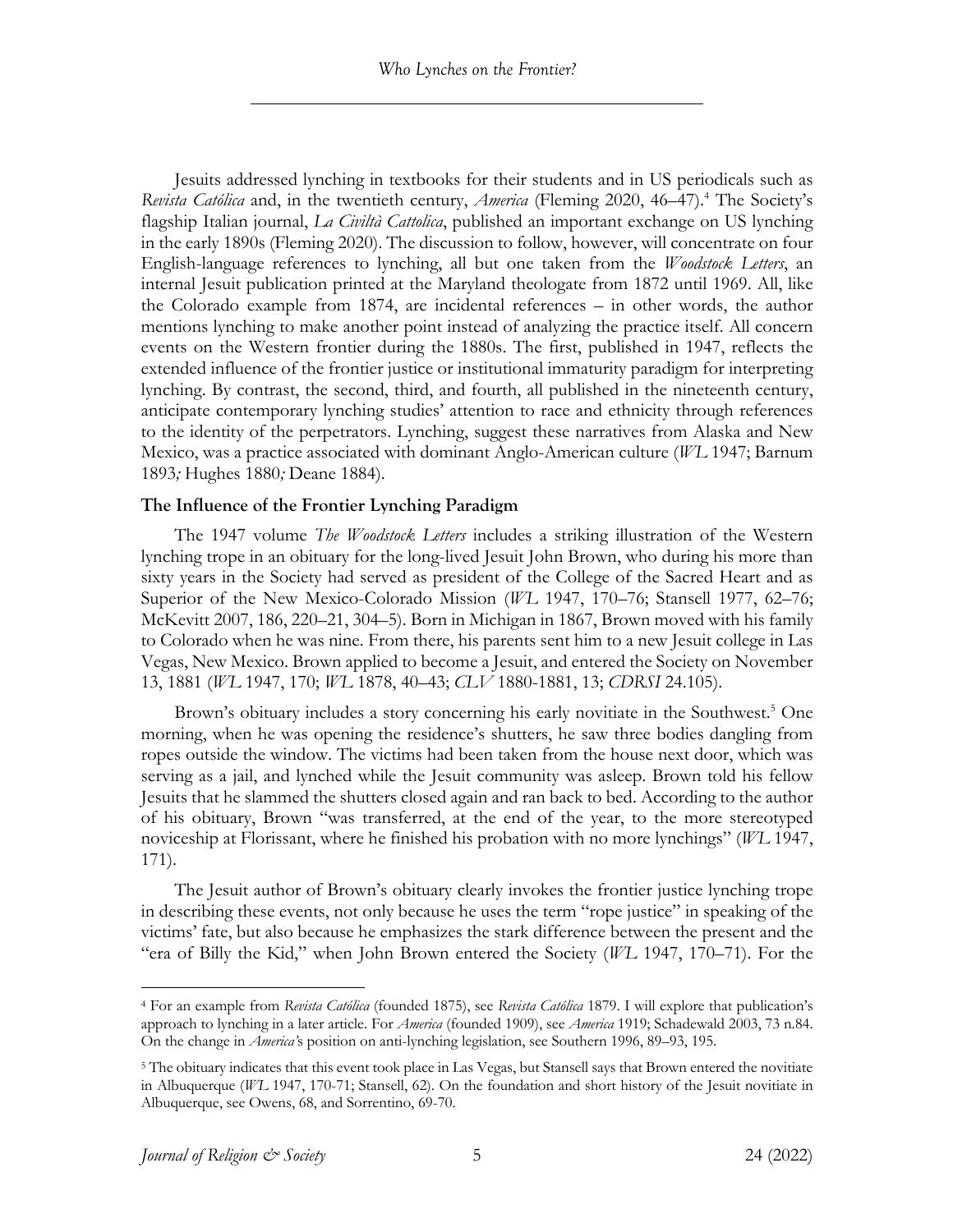Jesuit who shared Brown's story, what Brown saw as a novice highlights the challenges of the uncivilized frontier, as distinct from the experience of contemporary Jesuits. And yet, if John Brown's obituary reflects the lingering influence of the frontier justice paradigm, its details also anticipate some of the critiques of that paradigm raised by later historiography. The victims may have been imprisoned in a house, but they had been captured and were awaiting trial. If the institutions of conventional law and order were under development in New Mexico, they were certainly not absent. Thus, Brown's story provides an appropriate introduction to other Jesuit references that anticipate modern historical interpretations of Western frontier lynching. The first, from the Alaskan frontier, casts the identity of potential lynchers into sharp relief, not least because its reference to their whiteness is so nonchalant.

#### **The Murder of Archbishop Seghers**

In July 1886, Archbishop Charles Seghers left British Columbia to pursue his longstanding dream of establishing a mission in the Yukon River Valley. Since he had persuaded the Society to take charge of the mission, Jesuit fathers Pascal Tosi and Aloysius Robaut accompanied him. The archbishop also insisted upon inviting Frank Fuller, an off-again, on-again employee of the Rocky Mountain Missions, to join the party, against the advice of the Jesuits, who had noticed his recurrent periods of mental illness. When the group reached the place where they had planned to spend the winter, the archbishop insisted on going further, while the Jesuits stayed behind. As a result, the Jesuits were far away when Fuller shot the archbishop, under the paranoid delusion that the cleric wanted him dead. Fuller brought his victim's body to the trading post at St. Michael's, where he claimed to have killed the archbishop in self-defense. The Jesuits only learned what had happened many months later, when the spring thaw made it possible for them to travel to their scheduled reunion with the archbishop. Fuller was arrested and convicted of manslaughter (McNally 2000, 113–19; Barnum 1893, 437–48; *WL* 1887, 272–74, 281–82; *Seattle Post-Intelligencer* 1888a).

The murder of Archbishop Seghers became an important international news story. Particularly problematic for the Jesuits were media references to Fuller as a *Jesuit brother*: in fact, Fuller himself made this claim in a statement following his conviction (*Seattle Post-Intelligencer* 1888b). The archbishop's "unfortunate oversight" in referring to "Brother Fuller" in a letter from the Yukon only compounded the problem (Barnum 1893, 441; McNally 2000, 118; Seghers 1887). Although non-Jesuit sources confirmed that Fuller was not a member of the Society, references to him as "Brother Fuller" spread from British Columbia to Sydney (*Victoria Daily Times* 1887b; *Los Angeles Times* 1887; *Victoria Daily Times* 1887a; *Sydney Morning Herald* 1887).<sup>6</sup>

The general dispatch on Alaska published in the 1887 volume of the *Woodstock Letters* included a brief report about the murder (272–74). However, in 1893, Francis Barnum composed a more extensive account of the event – an account he tells us was edited and approved by Tosi (*WL* 1893, 436–49).<sup>7</sup> Barnum emphasizes that Fuller was never a Jesuit, that the Jesuits had warned the archbishop against hiring and retaining Fuller because of his

<sup>6</sup> McNally (2000, 118) mentions that Fuller had briefly been a postulant.

<sup>7</sup> McNally's analysis (2000, 116–19) draws upon archival sources and includes details missing from the *Woodstock Letters*' accounts.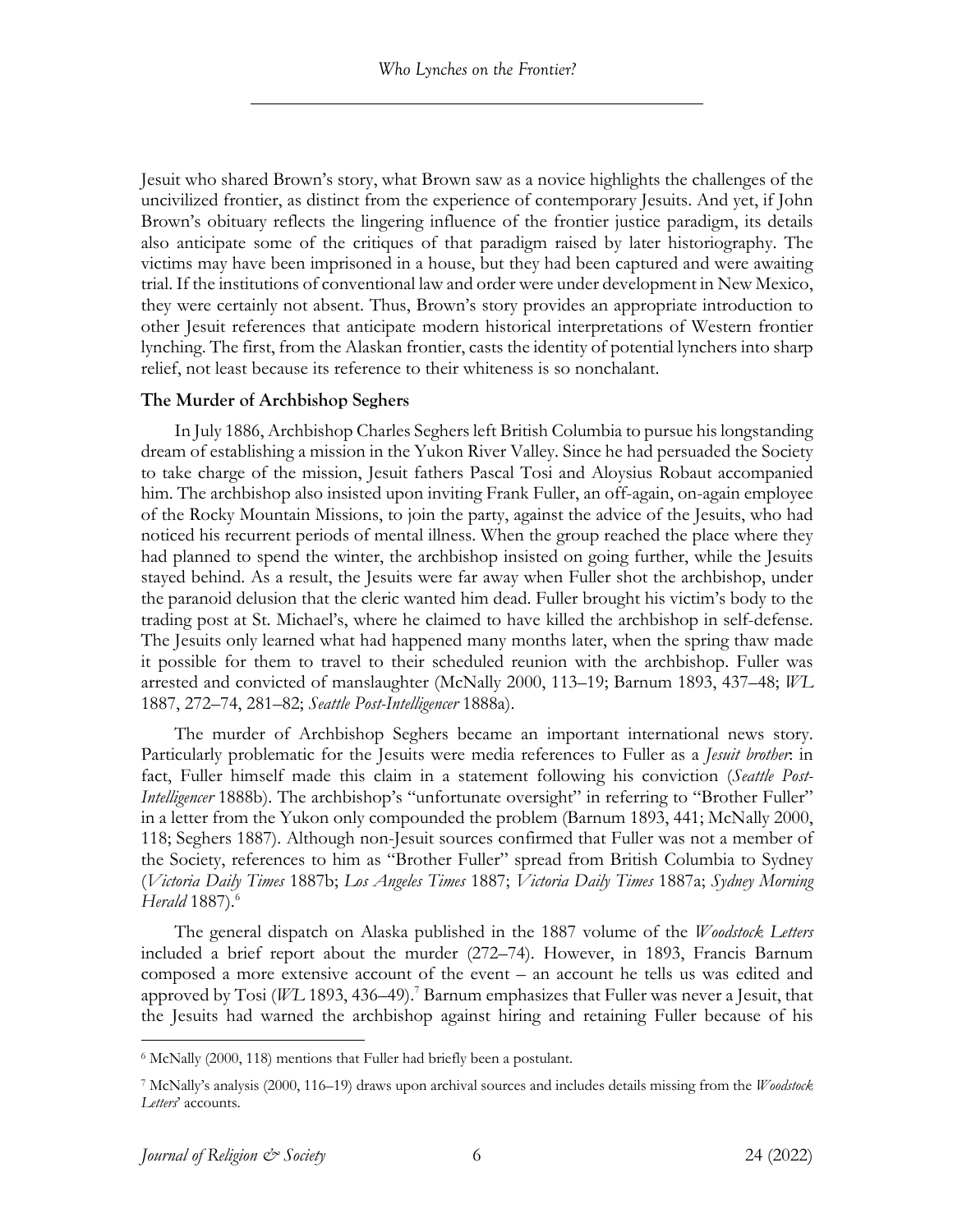paranoia, and that Father Tosi's statement was critical in securing Fuller's arrest (*WL* 1893, 440–41, 437–38, 447). The text's reference to lynching appears as part of the story regarding Tosi's statement to the authorities.

Tosi was on his way to San Francisco to report the murder when he was interviewed at Ounalaska by the captain of the US revenue cutter *Bear*, who was investigating a report that a priest had killed the archbishop (Barnum 1893, 447). Before the development of railroads and roads in Alaska, revenue cutters "were the primary federal presence in the territory," with a wide variety of responsibilities, including law enforcement (Thiesen; O'Toole 1997, part 3). Barnum does not name the captain, but he was Michael Healy, brother to James Healy, the bishop of Portland, Maine, and Patrick Healy, SJ, the past president of Georgetown University (O'Toole 1997, part 1; Curran 2010, 274).

Barnum (1893, 447) describes the encounter in this way: "A meeting of the white men was then held in the office of the agent, and Father Tosi made a statement of facts."<sup>8</sup> As a result, the *Bear* set off the next morning to arrest the real killer. Barnum's account adds one additional detail: "There had been some talk of lynching Fuller, but the scheme failed on account of the small number of whites."

This detail of Barnum's narrative stands in sharp contrast to his account of the aftermath of the crime itself. The archbishop died one day before his group would have reached his destination, a village called Nulato where he had spent the winter on a previous visit (Barnum 1893, 436–37, 440, 442). According to Barnum, when Fuller and the Indigenous guides arrived in the village after the murder, the enraged Nulato people considered shooting Fuller, until a trader convinced them not to retaliate. Thus, Fuller did not face summary justice in the village or at the trading posts where he spent the winter (Barnum 1893, 443–46). It was only after news of the murder reached the authorities that lynching became part of the narrative.

Of course, Tosi had only secondhand knowledge of Fuller's reception in Nulato, and Barnum's information was even more remote. Nevertheless, the events at Ounalaska include a clear implication about lynching: it is an option that white men can choose when they are present in sufficient numbers. Lynching is less a frontier practice than a monopoly available to whites on the frontier.

Barnum's reference to lynching includes no moral argument: it is only a description of events as he has chosen to portray them. However, two young Jesuits teaching at Las Vegas College in New Mexico invoked lynching to contrast Anglo and Nuevomexicano cultures.<sup>9</sup> This contrast, moreover, depends upon an implicit moral assessment of lynching. To appreciate their arguments, it is helpful to consider the background of the town in which they came to teach.

<sup>8</sup> Nothing in the account identifies the agent, but this could be a reference to an agent of the Alaska Commercial Company, which fulfilled some governmental functions in Alaska during this period. During the 1870s and 1880s, one of the ACC's largest trading posts was at Unalaska (Lee 1996, 22, 33–34).

<sup>9</sup> I will follow John M. Nieto-Phillips (2004, 2) in using the term *Nuevomexicanos* for the Spanish-speaking population of New Mexico. See his explanation of the debate over the appropriate term for this group (Nieto-Phillips 2004, 3–9).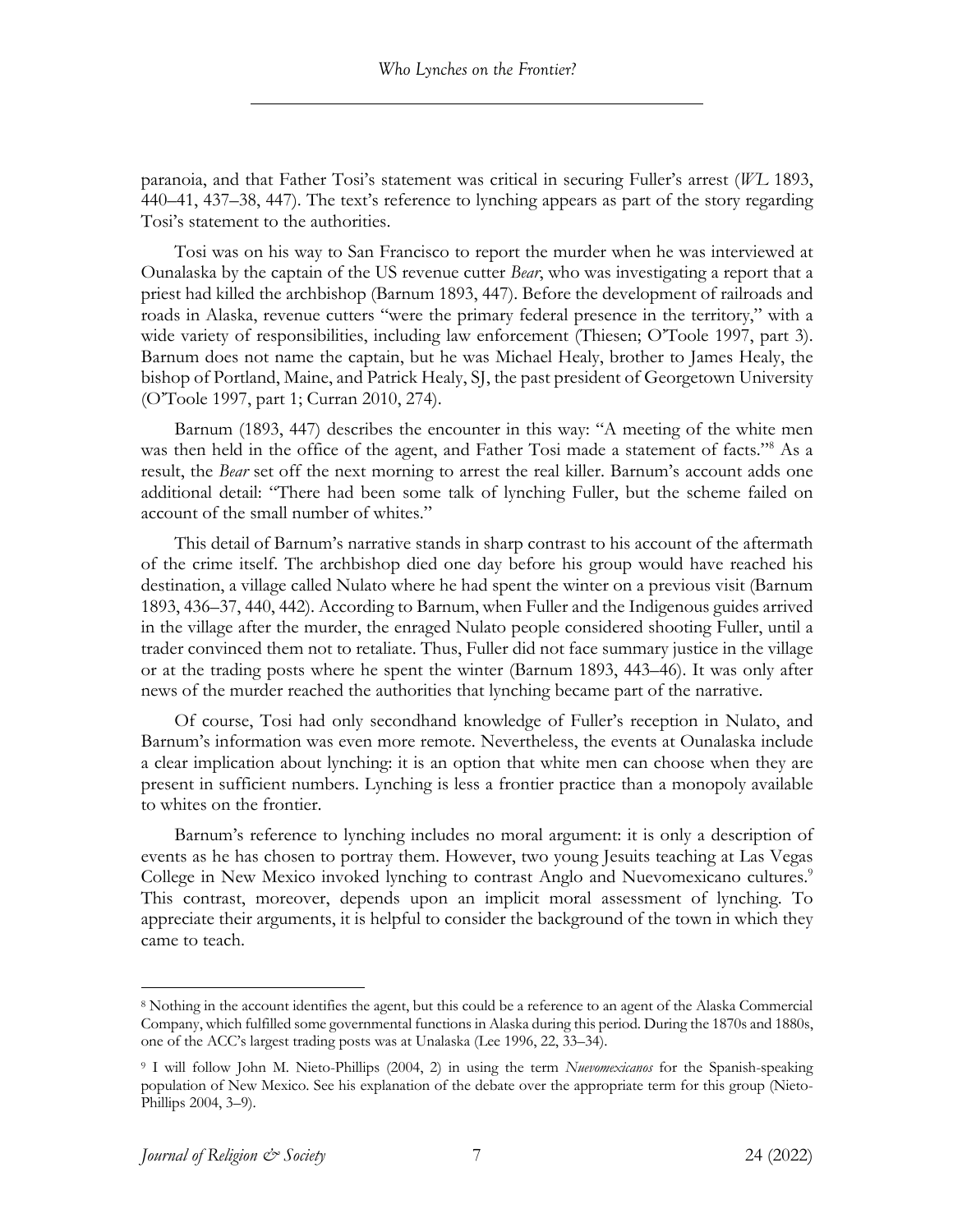#### **Background on Las Vegas, New Mexico**

Unlike Santa Fe and Albuquerque, the town of Las Vegas, New Mexico, was not a Spanish settlement. Founded in 1835 by Mexican colonists, and claimed by the United States in 1846, the town became a commercial center that attracted Anglo, German, and French-Canadian settlers eager to profit from trading opportunities on the Santa Fe Trail (Perrigo 2010, 1, 8, 12; Rojas 1998, 21–24, 158–59). The Jesuits, who began teaching in Las Vegas in 1874 and opened Las Vegas College in 1877, settled in a community physically shaped by the Laws of the Indies, which established the standards for town planning in Spanish colonies, including the creation of a central plaza. These conventions remained dominant in northern New Mexico even after Mexican independence (Perrigo 2010, 135–36; Rojas 1998, 30–40).

In July of 1879, however, the arrival of the Atchison, Topeka, and Santa Fe Railroad line reconfigured the landscape, and to some extent, the culture of Las Vegas. Rather than building its depot in the existing community, the railroad chose a site a mile to the east, on the other side of the Gallinas River. This led to the creation of a second business and residential district in the east, with Anglo-Americans as the primary residents (Rojas 1998, 60–64, 74–75). Attempts to combine the two districts administratively proved controversial, initially rousing opposition from New Town and two years later, from Old Town (Stanley 1951, 169–78; J. M. 1882). Except for a brief period in the 1880s, Old Town and New Town (west and east of the river, respectively) remained separate political entities until both communities approved a referendum on consolidation in 1968 (Stanley 1951, 169–78; Rojas 1998, 67–69, 116–17; Perrigo 2010, 193).

However, if the railroad expanded Las Vegas's businesses and population, this growth also produced an alarming crime wave (Perrigo 2010, 70–71). According to Miguel Otero II (2018, 222), who would eventually become New Mexico's territorial governor, "The coming of the railroad was accompanied . . . by an influx of bad men of all sorts." "During 1879–1880, Las Vegas was the headquarters for all kinds of criminals from every known locality in the United States and Mexico" (Otero 2018, 216). The problem was particularly acute, Otero asserts (2018, 222–23), in New Town, which "fell under the control of as vicious and corrupt a set of scoundrels as could be found anywhere in the West." Their success in obtaining positions in New Town law enforcement compounded the problem. When a visiting friend was shot in his hotel, Otero (2018, 240) called in a justice of the peace from Old Town to take the dying victim's statement, since he believed that the New Town representatives could not be trusted.

Otero's comments are not the prejudices of an Old Town resident disturbed by the transformation of his community. Although descended from a prominent New Mexico family, the younger Miguel Otero had been born in St. Louis, and spent much of his early life in Kansas and Colorado. His father, after an early career in politics and law, became a businessman who promoted railroad interests, and the family settled in Las Vegas only in 1879, in anticipation of the railroad's arrival there. They were also residents of New Town (Otero 2018, 345, 340–43, 8, 187–88, 200). Otero's literary agenda, in fact, is to provide an entertaining Wild West narrative, including stories of Wild West lawlessness. In the process, however, he also attempts to justify the vigilante response to Las Vegas's crime wave. In many ways, Otero's story follows the Western institutional immaturity paradigm.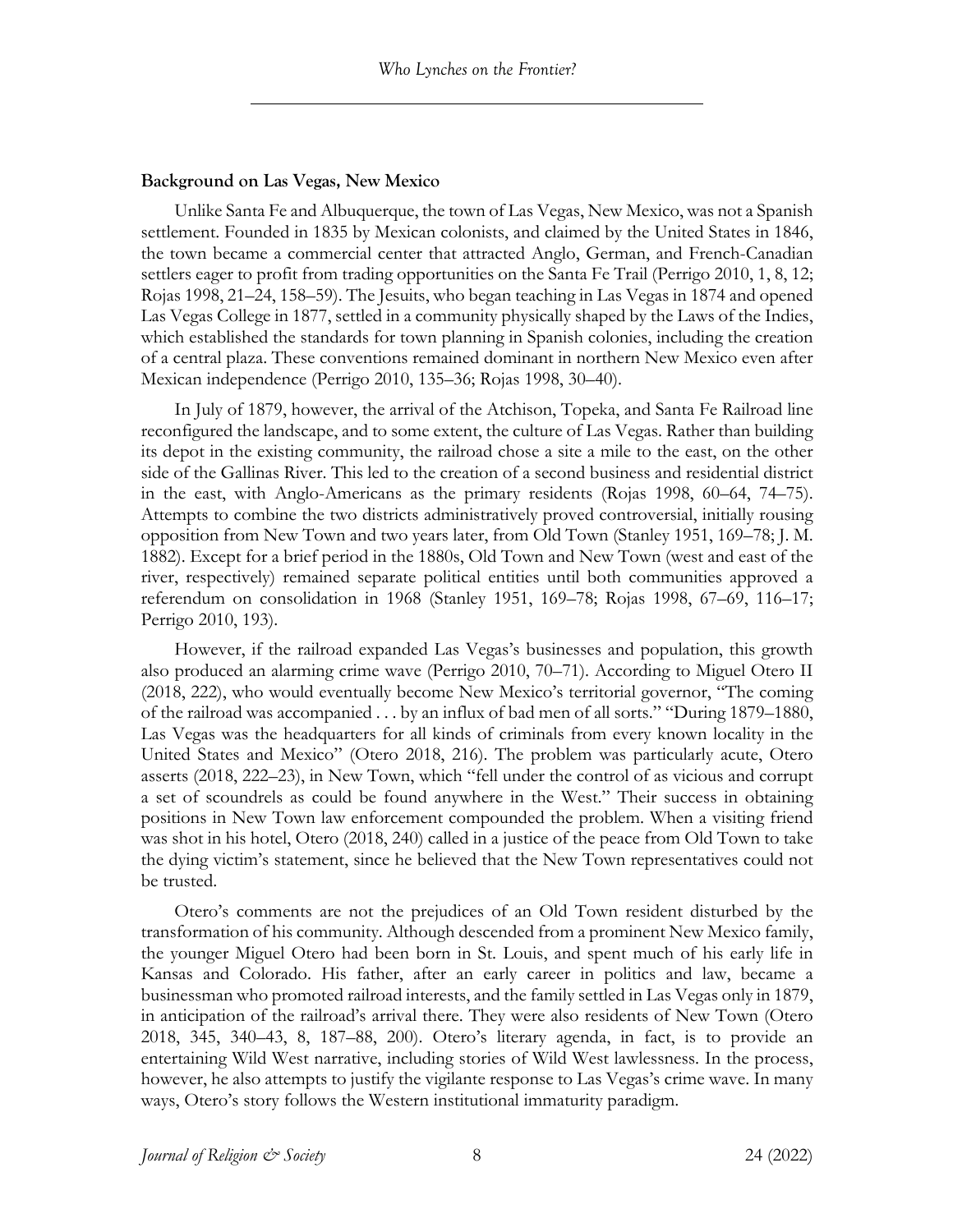Otero (2018, 231–33) describes an escalating cycle of violence and community outrage, with special emphasis upon February 7, 1880, when a crowd extracted from jail three men awaiting trial for the murder of a deputy sheriff and took them to the windmill derrick in the Old Town plaza, where they hanged one man and shot all three. A month later, vigilantes planned to lynch Otero's friend's killer, until someone warned Otero that gunmen were protecting the jail. Instead, Otero admits, the group eventually facilitated a jailbreak and arranged for the posse to shoot the escaped criminals on sight (2018, 239–40, 242–43). In early April, following another murder, several civic leaders, including Otero's father, addressed a mass meeting, in which the group decided to blanket the town with notices offering criminals two choices: leave town or die. "The flow of blood MUST and SHALL be stopped . . . and the good citizens of both the old and new towns have determined to stop it, if they have to HANG by the strong arm of FORCE every violator of the law." The vigilantes backed up the threat with a squad of riflemen. Commenting upon the failure of official law enforcement to ensure public safety, Otero comments, "the only course open was to let the better element take the reins into their own hands and handle the situation in a drastic way" (Otero 2018,  $250 - 51$ ).

While Otero's narrative is a classic appeal to the institutional weakness justification for frontier lynching, some elements of his story (such as the incarceration of the victims) undercut that excuse. In fact, one might reasonably argue that the vigilantes' influence over jailors, posses, etc., represented the most obvious institutional flaw in Las Vegas law enforcement. For a Jesuit reporter on the same period in Las Vegas history, however, these events illustrated the contrast between two cultures.

#### **Michael Hughes**

In September of 1879, a year before John Brown matriculated at Las Vegas College, a Jesuit scholastic named Michael Hughes traveled west on the new railroad line to teach there. Born in Boston in 1855, Hughes, a member of the Maryland-New York Province of the Society of Jesus, was the first American Jesuit to serve on the Las Vegas College faculty. His *Woodstock Letters* account from 1884 offers an explanation for his assignment: the chance to study English was one of the major attractions of the college, and the students' parents wanted a Jesuit, rather than a lay instructor, to teach this important subject (*CLV* 1879–1880, 10; *CDRSI* 9.365; H. 1884, 42; McKevitt 2007, 221).<sup>10</sup> Presumably, Hughes meant that the school wanted a native English speaker, since four Italian Jesuits had taught English in the school in the previous year (*CLV* 1878–1879, 9).

Six months after his arrival, Hughes wrote a long report about the college and the people with whom the Jesuits were working in and around Las Vegas. His account, published in the *Woodstock Letters* in 1880, ranged from the poverty of the Jesuit mission to the prevalence of static electricity in the area (Hughes 1880, 134–41). Lynching in Las Vegas also plays a role in his narrative.

Hughes devotes much of his letter to the students in the school and to the character/customs of the people living in the area, particularly the "Mexicans." While Las

<sup>&</sup>lt;sup>10</sup> The author of the 1884 letter is listed only as *H*, but the details make it clear that Hughes was the author.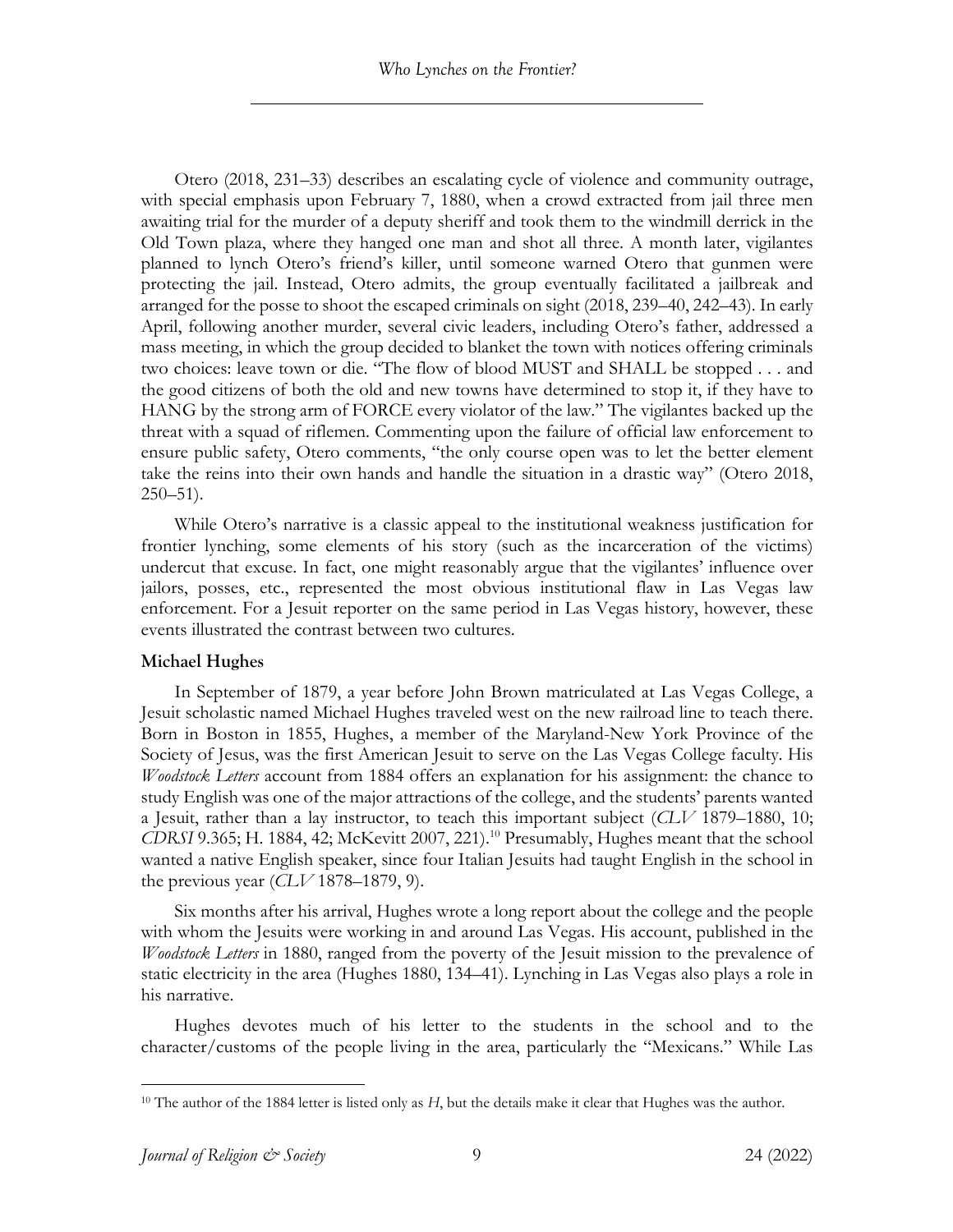Vegas College's students included both Mexican nationals and American citizens of Mexican ancestry, Hugh applies the term "Mexican" without further specification. <sup>11</sup> By contrast the word "Americans" within his text refers to the Anglo settlers, especially those who followed the railroad to Las Vegas – the residents of New Town, as opposed to Spanish Old Town. Such usage was common: Nieto-Phillips (2004, 72) reports that both Spanish and English language newspapers used it in the late 1800s, and the Jesuit Giuseppe Sorrentino (1948, 9, 218), who came to Las Vegas in the early twentieth century, says that "American" covered those with neither Indian nor Mexican ancestry, whether or not such persons were US citizens. Clearly, the terms "Mexican" and "American" were functioning as markers of ethnic background rather than citizenship status.

Toward his students' culture, and toward Mexican culture in general, Hughes's reactions are ambivalent. He regrets his students' lack of career ambition, marvels at their taste for chilies, and finds many local customs strange (1880, 135, 137–39). Poverty and ignorance, he believes, explain the general malaise among the local Hispanic population (Hughes 1880, 137). Yet at the same time, he finds much to admire in their piety, and in his students' respect for their elders and obedience in class (Hughes 1880, 137, 139, 135). Moreover, Hughes is outraged by the contempt that the American newcomers direct toward the Mexicans – a contempt he ascribes, in part, to anti-Catholic prejudice (Hughes 2018, 137, 138). "All the Americans that have written about the people of this place have done them grievious injustice," Hughes argues (2018, 137).

Although Hughes does not offer specific illustrations at this point, later in his text he identifies "Rev. Foote" (sic) as the author of an article that had "vilified" the Mexican community. In December 1879, a Kansas newspaper had published a travel report from a local Methodist minister, Rev. J. I. Foot, about what he had seen in Old Town, Las Vegas. This is clearly the article to which Hughes is referring, since he mentions Foot's mistaken identification of the parish church as a Jesuit Catholic church equipped with "gewgaws" (Hughes 1880, 138; Foot 1879). One can also infer how Hughes became aware of the article. In February 1880, the Las Vegas *Eureka* reprinted Foot's article, and wrote to a sister newspaper in Kansas about the controversy that followed. According to the *Eureka,* the "Jesuit brothers" refused to print the paper's March issue, in outrage over Foot's portrayal of their order and of the Catholic Church (cited in *La Cygne Journal* 1880).<sup>12</sup> This must be a reference to the Jesuit press, originally established in Albuquerque, but soon transferred to Las Vegas, to print Spanish language textbooks, devotional materials, and (from January 1875) *Revista Católica* (Owens 1950, 64–70; Vollmar 1976, 88–90). Since the press and the school were housed in the same building, the controversy would have been very close to home for Hughes (Stanley 1951, 244, 258).

With only one passing reference to New Town, Foot (1879) offers his readers an "account of a Mexican town and its people," describing the architecture, geography, and culture of Old

<sup>11</sup> After the Mexican-American War, Spanish-speaking former citizens of Mexico who remained in New Mexico became "free white" American citizens (Nieto-Phillips 2004, 47). By 1880, many "Mexicans" in Las Vegas would have had US citizenship from birth!

<sup>12</sup> On the foundation and earlier printing of the monthly *Eureka*, see *LVDG* 1879.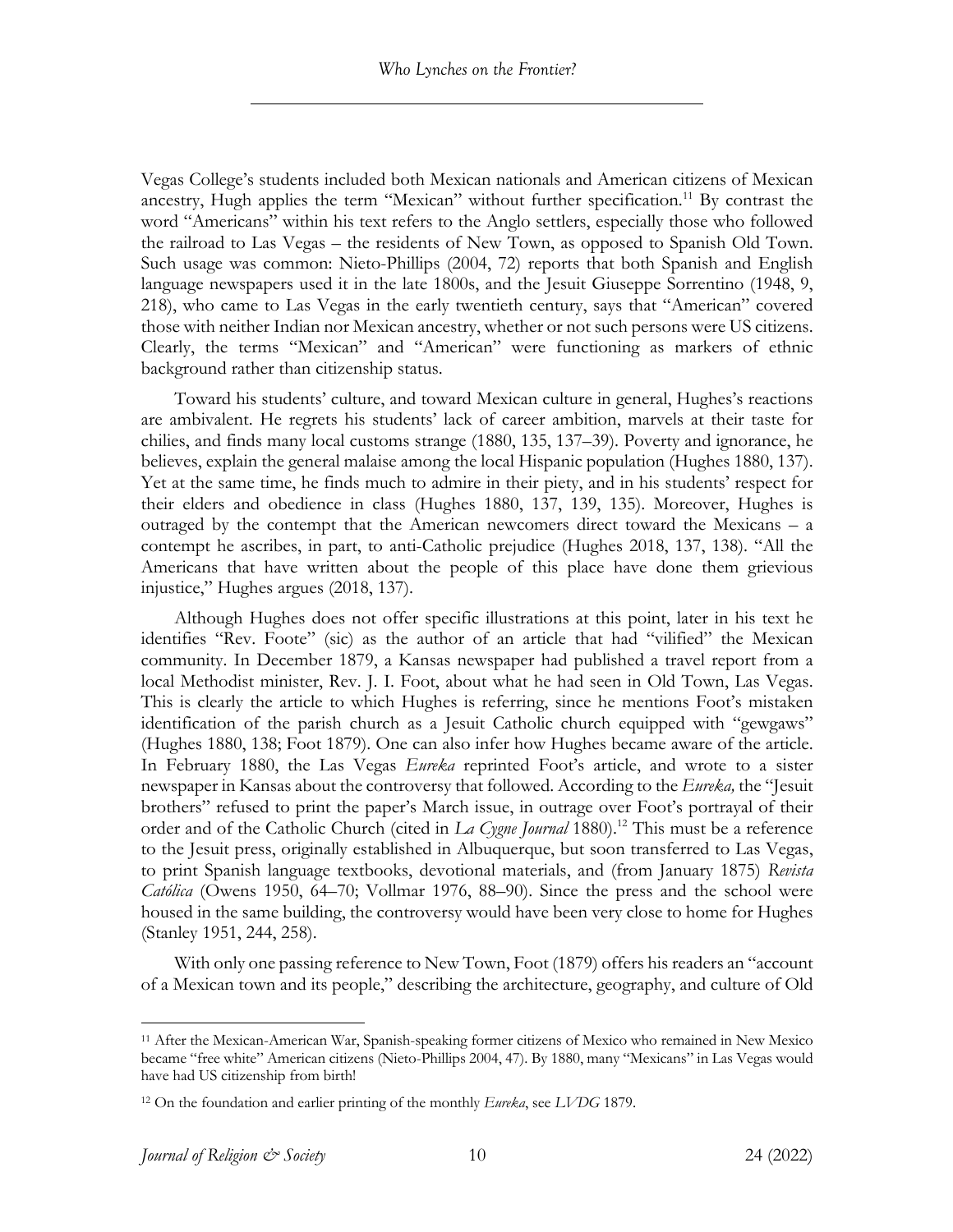Town Las Vegas. Regarding the culture, Foot has little good to say. The business leaders are "chiefly Jews and wealthy Mexicans," who dominate the poor "by a system nearly akin to peonage," since there has been "little wholesome competition" in Las Vegas to regulate prices. The poor plow with a stick, and herd their sheep just as people did in first-century Judaea. After describing their earthen floor homes and meager rations, Foot wonders what "the average Mexican greaser or peon family" would make of a Kansas farmhouse, with its abundant food, furnishings, newspapers, books, and other accoutrements "all pointing unmistakably to more higher culture" (Foot 1879).

When describing mass in the "Jesuit Catholic church," Foot again distinguishes the rich, who arrive late in their "rustling silks" from the poor – Mexican, Native American, and mixedrace – who kneel and squat upon the floor, making the effort to look their best in their "patched and mended clothes." "They are dwindling away, year by year," Foot argues; "they are weaker and poorer and are ready to perish before the advancing hosts who bring the railroad and a higher civilization" (Foot 1879).

Foot (1879) develops this claim in the article's final section, which describes the arrival of the railroad and the crowds who turned out to greet it. "The reign of superstition is now to be broken," he argues. Mexicans may have sung "Ave Marias" and "plowed with a stick for centuries," but now the "newspaper reading, railroad building, progressive American" is about to build homes, exploit the territories' mineral resources, and create a new way of life that the Mexican shepherd cannot imagine. Yet Foot does not predict the consequences of these changes for the Mexican community. Will the newcomers improve their lives or simply displace them, as they reshape Las Vegas as an American town?

Hughes ascribes Foot's exaggerations to anti-Catholicism, although he admits that the minister has said "some true things" (Hughes 1880, 138). Certain Mexican cultural practices will surprise Americans, including their limited diet: they do not have the money to buy more substantial food (Hughes 1880, 139). Earlier in his letter, Hughes had already acknowledged the negative effects of ignorance upon the local community. To refute the claims of Foot and other American writers, therefore, Hughes (1880, 137) juxtaposes Mexican piety and American violence, with lynching as an illustration of the second.

Hughes has no doubts about who is responsible for threats to public order in his community. Disturbances rarely occur in Spanish Old Town. Las Vegas's seedy reputation for violence comes from the newcomers. No Mexican, Hughes argues, committed any of the fifteen murders perpetrated in the town during the past few months. Similarly, "the horrible lynching affairs whose accounts have reached even secluded Woodstock" were orchestrated almost exclusively by the newcomers (Hughes 1880, 137–38). Hughes is probably referring to the February lynchings, which gained attention from several Eastern newspapers (see, for example, *Baltimore Sun*; *Boston Post*; *New York Sun*).

Thus, for Hughes, lynching reveals the hypocrisy of the American newcomers' claims to moral superiority. Ironically, the Americans who are regarded as the "go-ahead people" and the "spice of society" are the perpetrators of vigilante violence. They are, Hughes argues, "more degraded" than the people they hold in contempt (137). From this perspective, lynching is not a frontier problem; it is an *American* (i.e., an Anglo) problem.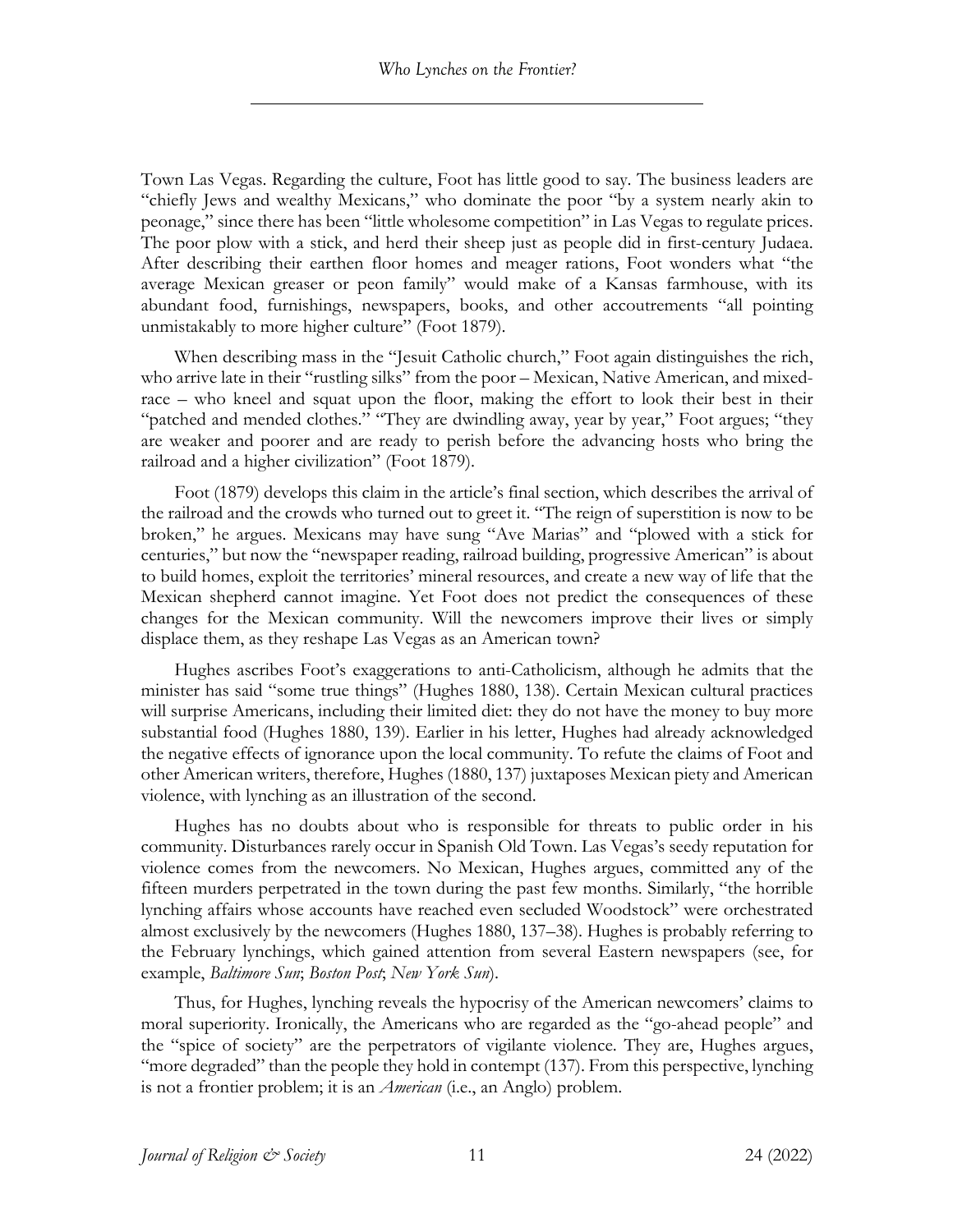#### **Inigo Deane**

In 1882–1883, Michael Hughes's last year at Las Vegas College, its faculty welcomed another young Jesuit from the Maryland-New York Province, Inigo Deane, a Fordham graduate who had been born in Dublin in 1860 (*CLV* 1882–1883, 19; Fagan 1892, 87; Stansell 1977, 27; O'Donoghue 1912, 102). Deane spent only two years in Las Vegas before his reassignment as prefect of studies for a new Jesuit college in Morrison, Colorado (Stansell 1977, 27; *CSH* 1885–1886, 12; *CSH* 1886–1887, 10). During his time in Las Vegas, however, he published an article in *The Catholic World* that used lynching to distinguish the American and Mexican cultures of New Mexico (Deane 1884). Although his general thesis is consistent with Hughes's argument, Deane's Las Vegas context and the challenges of his literary project distinguish his approach from his confrere's.

#### *Transition in Las Vegas*

The summer before Deane joined the faculty marked a critical transition for official responses to lynching in Las Vegas. On July 1, an attempt to protect a Native American prisoner from lynching by transferring him from the jail in East Las Vegas to the county jail in Old Town had failed, after a mob battered down the door and hanged the victim from a from a telegraph pole (Stanley 1951, 166–67; *Topeka Daily Capital*).13 Less than a week later, the county commissioners considered a response to the armed assault on Old Town facility, including the possibility of referring the matter to the territory's attorney general (*LVDG*  1882a). Soon afterward, on July 11, a mob converged on the jail for another lynching, but this time the sheriff was ready for them. When the crowd slammed a beam against the jail's new door for the fourth time, the sheriff's men opened fire. Three members of the crowd were wounded, including Eddie Brown, a fourteen-year-old boy who died a few days later (*LVDG*  1882b; 1882d). The editor of the *Gazette*, who had defended the earlier lynching, also defended the sheriff's response to the later attack on the jail, reporting that the sheriff had tried to reason with the leaders of the mob, ordered his men to aim low to avoid injuries, and ensured that the order to disperse was given in English as well as Spanish (*LVDG* 1882a; 1882c).

At the end of August, the *Las Vegas Gazette* published letters from Margarito Romero, one of the leading businessmen and philanthropists of Old Town, and Nepomuceno Segura, the deputy sheriff in charge of the jail at the time of the July 1 lynching (Romero 1882; Segura 1882; Perrigo 2010, 25, 161; Stanley 1951, 318). Following their participation in grand jury proceedings about the case – Romero as a juror, and Segura as a witness – each had received an anonymous letter from 300 "reputable citizens" which threatened to hold him personally responsible for any resulting prosecutions. Romero includes the complete text of the message within his letter to the editor.

Both Romero and Segura assert that they were doing their duty under the law, and each dares the 300 to do their worst. Romero (1882) warns that they will not find him "bound in chains and locked up in jail," like the Navajo lynching victim. Segura (1882) promises them the "lively reception" he would have given them during that lynching, if most of the jail's

<sup>13</sup> Francisco Tafoya, commonly known as Navajo Frank, had lassoed and dragged Howard Hunter, injuring, but not killing him. See *Topeka Daily Capital* (1882), which reprints the report of the *Las Vegas Optic*. The windmill derrick had been dismantled by this time (Wilson 2019, 18).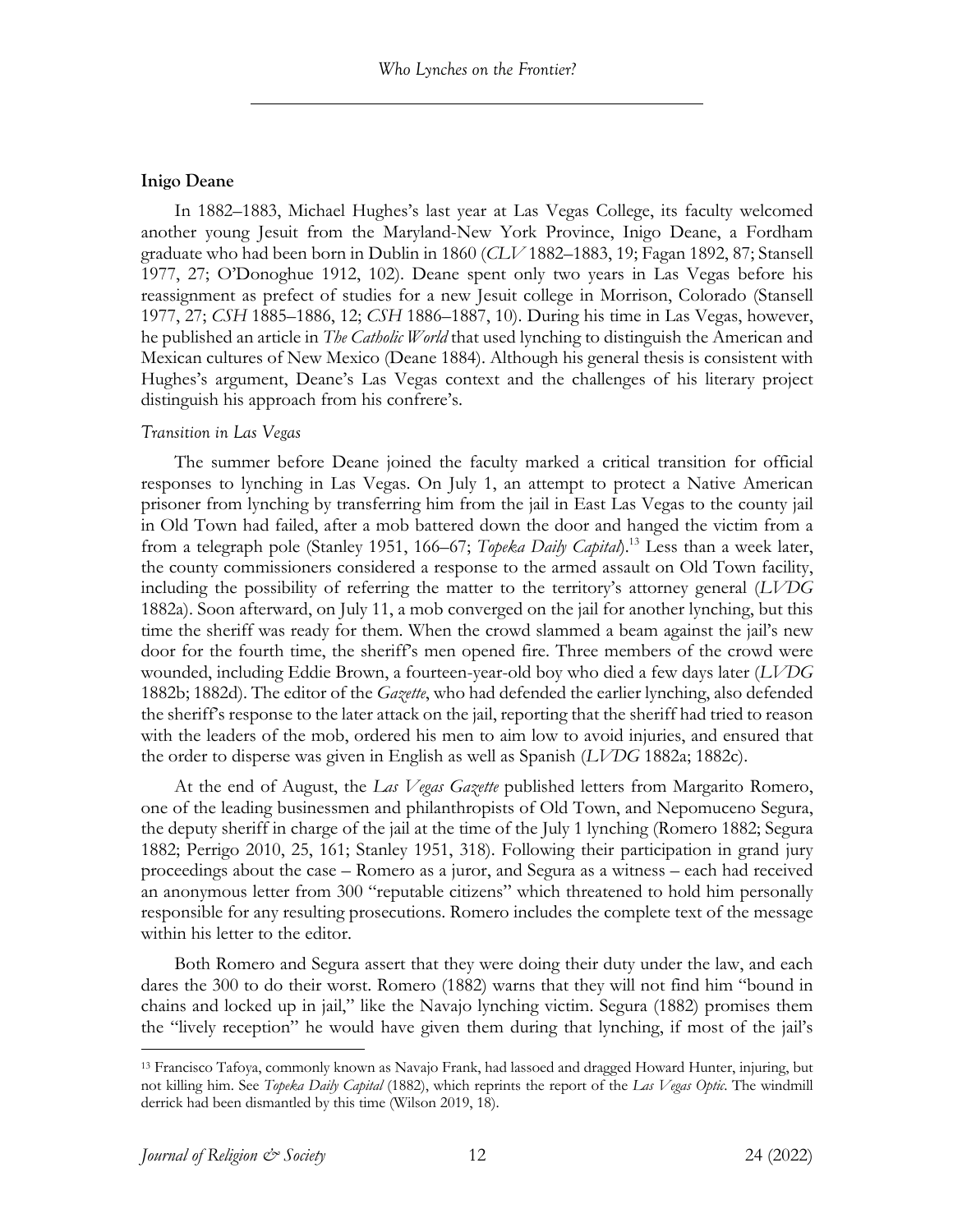guards had not deserted. He also insists that the threat's authors come "only and solely from East Las Vegas." This claim was too much for the *Gazette'*s editor, who argues that many in Old Town approved of the lynching and that the origins of the anonymous letter are impossible to prove (*LVDG* 1882e). It is striking, nonetheless, to see the association of lynching with East Las Vegas – an association made by Hughes in 1880 – offered by a deputy sheriff who also had experience as a newspaper publisher! In the decades that followed, Romero and Segura would have distinguished careers in San Miguel County, and both would be chosen as delegates to the state's constitutional convention in 1910 (*Santa Fe New Mexican* 1910; Perrigo 2010, 90). If his involvement with vigilantism did not derail Miguel Otero's political future, neither did standing up to the vigilantes preclude Romero and Segura's future achievements.

When a new county jail building opened in December 1885, the *Gazette* reported that Navajo Frank's case was the "last successful attempt to lynch prisoners" in the sheriff's custody (*LVDG* 1885). In fact, during Deane's years in Las Vegas, the *Gazette* mentions only two local cases in which there was talk of lynching, neither of which resulted in an actual lynching (*LVDG* 1882f; 1884f).

This does not mean that lynching, including frontier lynching, disappeared from the paper: the *Gazette* offered its readers a stream of reports about lynchings, expected lynchings, threatened lynchings and thwarted lynchings across the United States (see for example, *LVDG*  1884g; 1884e; 1883a; 1884d;1883b). <sup>14</sup> In addition, during Deane's last semester at Las Vegas College, the *Gazette*'s editor defended lynchings at Socorro and Ouray, Colorado, attacked an anti-lynching statement from the *Denver Republican*, and reprinted a sermon offered by Las Vegas Presbyterian minister James Fraser, which included a long quotation about lynching as a vindication of justice (*LVDG* 1884b; 1884a; 1884c; Fraser 1884; on Fraser, see *LVDG* 1883c). Justification of lynching was very much present in Las Vegas culture while Deane was there, but it manifested itself in print rather than in application.<sup>15</sup>

#### **Deane's Project and Argument**

If Deane's Las Vegas context differed from Hughes's, so did his audience. Hughes wrote for fellow Jesuits. Deane, who had begun to publish poetry as a Jesuit, wrote his article for the public audience of *The Catholic World* (Deane 1884; 1885; 1887; 1888; 1890a; 1890b; 1891; 1892a; 1892b; 1895; Russell 1898, 32, 97; O'Donoghue 1912, 102; *Lincoln Daily State Democrat* 1887).<sup>16</sup> This prose piece was a description and analysis of a lay spiritual movement he had encountered in the New Mexico countryside. Complete with classical allusions and Greek,

<sup>14</sup> On newspaper coverage of lynching in general, see Waldrep 2009, 7.

<sup>15</sup> In June of 1882, a few months before Deane began teaching at the college, an article in the *St. Louis Post Dispatch* had cited the admission of the editor of the East Las Vegas newspaper, *The Las Vegas Daily Optic*, that he had participated in nine lynchings during his two-and-a-half years in the community (J. M. 1882).

<sup>16</sup> There is no record of Deane in the *CRDSI* and some posthumous citations of his poetry, including one from a Jesuit editor, identify him only as *Inigo Deane* (O'Donoghue 1912, 102; Russell 1898, 32, 97). In 1891, he sent a short note to WL from the French scholasticate for Toulouse, located at that time in Spain (Uclés), which indicates that he was still a Jesuit at that time. (*WL* 1891, 307).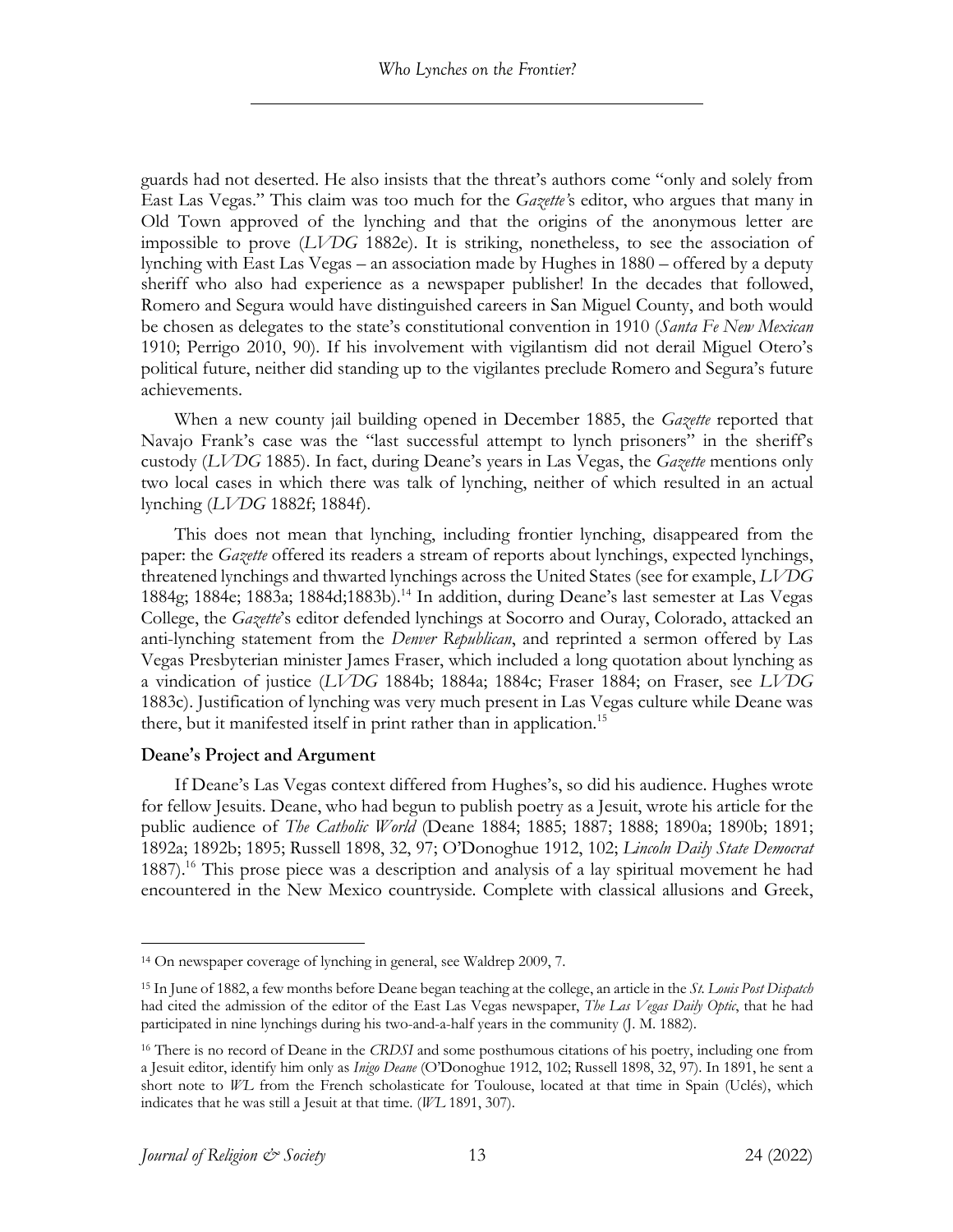Latin, and German vocabulary, "The New Flagellants: A Phase in New Mexican Life" attempts to place the group commonly known as the Penitentes in historical context.<sup>17</sup>

Dean (1884, 302) tells us that he became curious about the Penitentes when he passed a *morada* (lodge building) on an isolated mountain road. Later he witnessed their Good Friday procession, an event culminating in the voluntary crucifixion of a member of the group.<sup>18</sup> Deane (1884, 307–10) describes the scourging and other penitential practices carried out within the procession in vivid detail. Several times, he emphasizes the New Mexico clergy's opposition to the brotherhood and its practices, which he believes developed through the lack of pastoral oversight.19 Soon, he predicts, the group will fade away of its own accord. But Deane (1884, 307, 311) is also anxious to distinguish any excesses of some members of the group from the virtues of Spanish civilization that have survived in Mexican Catholic culture. That concern seems responsible for Deane's surprising references to lynching in an article focused on a very different topic.

Although Deane never mentions the issue directly, the brotherhood's practices had often been cited to demonstrate the primitive character of New Mexican Catholic culture. In 1876, the Minority Report of the House Committee on the Territories had included material on the group and the Catholic clergy's failure to eliminate it as evidence that New Mexico was not yet ready for statehood (US Congress 1876, 12–13). When discussing the superstitious practices of New Mexico, Foot (1879) also mentioned the local reverence for the Penitentes. In the same year that Foot visited the territory, a long article in the *New York Times* ascribed the lack of development in New Mexico to the inhabitants' excessive religious practices, including their sabbath observances and acceptance of scourging (*NYT* 1879). The Jesuits understood, therefore, that the Penitentes' sensational public observances could fan anti-Catholic and anti-Mexican prejudices (McKevitt 2007, 198).

Probably to avoid such a response, Deane (1884, 301) is careful to emphasize Catholic Church disapproval of the group while highlighting the virtues of Nuevomexicano culture: strong faith, respect for parents, and "a certain spiritual way of viewing things" that contrasts favorably with the common American emphasis on profit and loss. Thus Deane, like Hughes, argues that both Mexican and American cultures have strengths and weaknesses. What sets Deane's approach apart is his appeal to the Middle Ages in interpreting both cultures in New Mexico.

As his title suggests, Deane compares the Penitentes to the flagellants, members of an extreme penitential movement from the Late Middle Ages. However, Deane (1884, 301) extends the analogy, arguing that, in contemporary New Mexico, the thirteenth and the nineteenth centuries exist side by side. Deane develops this claim in terms of social roles. If the Penitentes are the new flagellants, the wealthy "sheep-lords" and "cattle-lords" are the new

<sup>&</sup>lt;sup>17</sup> For background on the group, see Espinosa 1993.

<sup>&</sup>lt;sup>18</sup> The person representing Christ was tied rather than nailed to the cross.

<sup>&</sup>lt;sup>19</sup> McKevitt (2007, 196-99) argues that the Jesuit reaction to the group varied, and that Jesuits were more tolerant toward the brotherhood than the French clergy. See the *Conejos Diary* (1982, xxv–xxvii) for the Jesuits' approach in Colorado. Deane (1884, 307) himself observes that the members include "some people of excellent private character."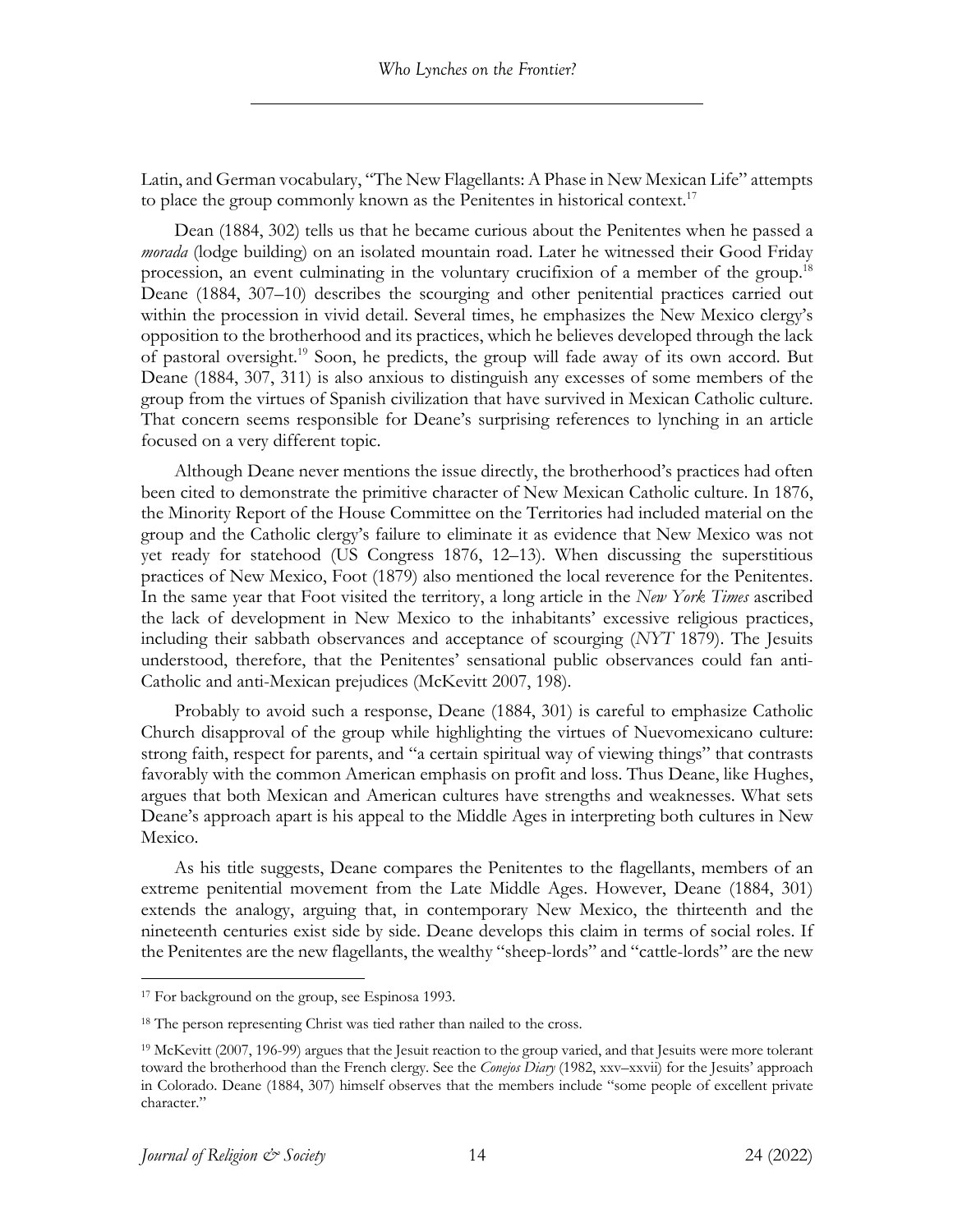barons, and the cowboys are the new "Free Companions," i.e., the mercenaries available for hire by medieval princes. Linking cowboys together with lynchers, Deane makes two additional claims about them: they have replaced "the dispossessed Apaches and Navajos," and they are almost always Americans rather than Mexicans (1884, 301).

This last observation undergirds Deane's claim that both American and Nuevomexicano cultures have their flaws. If Mexican culture produced the Penitentes, American culture has given rise to "Knownothingism and Spiritism and Oneida Communities" (Deane 1884, 311). There are excesses on both sides. If some of the territory's citizens lack economic drive or respect for the lives of others, there are also persons "whose primitive disregard for forms of law strongly recalls medieval ways of meting out justice" (Deane 1884, 301). For Deane, lynching parties – whose members he insists are almost always Americans – are another medieval throwback. Thus, the archaisms that an educated person can expect to encounter in New Mexico are associated with Anglo as well as Mexican culture.

#### **The Significance of Hughes' and Deane's Claim**

To counter claims of Anglo-American superiority, Hughes and Deane defended Nuevomexicano culture by associating vigilantism with the former rather than the latter. One should note that they were neither the first nor the last to make this claim. More than a year before Hughes arrived in New Mexico, the *Las Vegas Gazette* (1878) admitted, "peace and order more generally reigns" in territorial counties with predominately Mexican rather than American populations. Noting the prevalence of violence and "mob spirit" in the latter, the paper urged the American settlers, "for the good name of their race," to insist upon "the strict enforcement of the laws," since lynching invariably leads to injustice. Twenty-one years later, long-time Methodist missionary Emily Harwood also claimed that *Americans* rather than *Mexicans* were responsible for the territory's lynchings – and train robberies (Harwood 1899, 1916). Clearly, the assumption that lynching was an Anglo practice rejected by Nuevomexicanos was not peculiar to the Las Vegas Jesuits.

One may reasonably ask whether this assumption was accurate. According to Carrigan and Webb (2013, 89–90, 93–94), Mexican-Americans were involved in lynchings, especially in New Mexico, where the Anglo population remained in the minority until the twentieth century. As Christopher Waldrep (2009, xvii, 8–9) points out, however, "virtually everything we know about lynching comes through popular culture," and the defenders of lynching had every reason to claim that they enjoyed widespread community support. This would have been no less true in Las Vegas than elsewhere. Certainly the *Daily Gazette* (*LVDG* 1882a) took pains to insist men from both East and West Las Vegas took part in the Tafoya lynching – against Deputy Segura's indictment of the vigilantes from New Town. However, the significance of Hughes and Deane's assertion extends beyond its literal accuracy. In fact, their claim rests upon an implicit moral assessment of lynching and (indirectly) reverses the traditional frontier justice paradigm.

First, the young Jesuits mention lynching to counter the stereotype of Nuevomexicanos as backward, in comparison with the Anglo newcomers. To avoid reinforcing that stereotype when discussing the Penitentes, Deane brings in lynching as a countervailing "American" weakness. Hughes invokes Anglo vigilantism to undermine Foot's patronizing description of Nuevomexicano culture. In each case, lynching highlights the flaws of the supposedly superior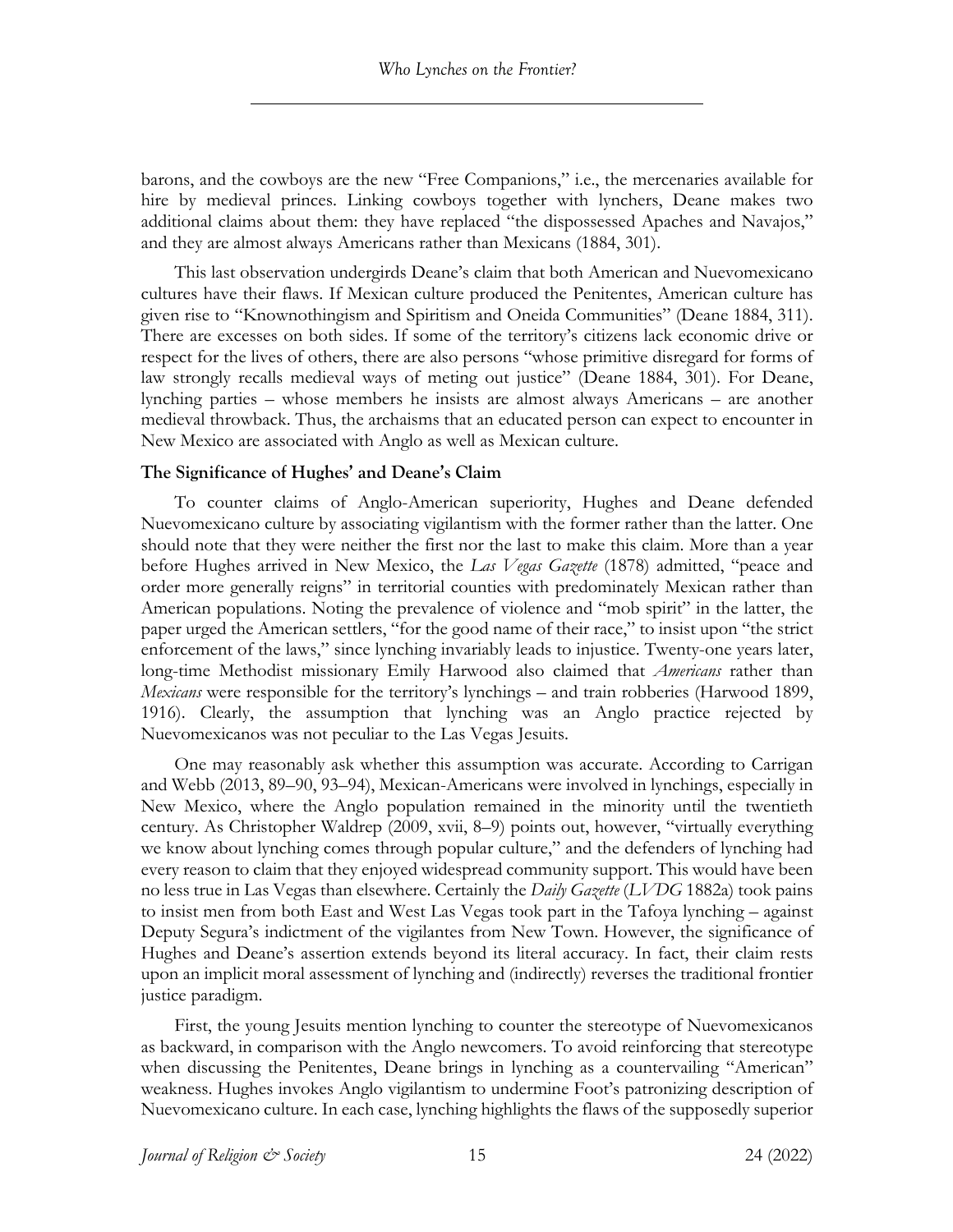"American" culture. Although they agree that New Mexico needs progress, Hughes and Deane argue that true progress will not emerge from the wholesale replacement of Nuevomexicano with Anglo values. Each culture, they believe, has its own strengths and weaknesses.

Second, Hughes and Deane's argument depends upon the judgment that lynching is wrong. Without that assessment, lynching could not serve as a counterweight to what the Jesuits identify as the weaknesses of Nuevomexicano culture, such as ignorance for Hughes, or Penitente excesses for Deane. To function within the Jesuits' argument, therefore, lynching must be both wrong and an Anglo practice.

Third, the Jesuits' approach implicitly contradicts the institutional immaturity explanation for Western frontier lynching. That model views lynching as a temporary expedient that will fade away as frontier communities mature. Hughes and Deane's argument treats lynching as an imported aberration that compares unfavorably with communal standards already in place. From that perspective, Western frontier lynching became a symptom of decline rather than immaturity.

Finally, the question of who lynches (or at least who is perceived as lynching) is as critical for the New Mexico references as it is for Barnum's story of law enforcement in Alaska. That case explicitly associates lynching with white men, while the New Mexico texts ascribe it to *Americans* (i.e., Anglos). In all three narratives, lynching reveals the comparative social power of the newcomers. Their imported practice manifests immunity cloaked in appeals to necessity.

#### **Conclusion**

Recent scholarship about lynching in the American West has emphasized both the influence of the frontier justice paradigm and the failure of that model to acknowledge the significance of race and ethnicity for Western vigilantism. Selected Jesuit incidental references for lynching illustrate both points. While John Brown's obituary mentions lynching to highlight the Wild West conditions within which the Society of Jesus once operated, earlier texts from Barnum, Hughes, and Deane characterize lynching as a white or *American* practice. Although none of these earlier texts addresses the identity of the victim, their statements regarding the identity of the perpetrators support contemporary attention to the role of race and ethnicity for Western lynching.

#### **Abbreviations**

| <b>CDRSI</b> | Catalogue defunctorum in renata Societate Iesu ab a. 1814 ad a. 1970. See under<br>Mendizábal. |
|--------------|------------------------------------------------------------------------------------------------|
| CLV          | Catalogue of Las Vegas College.                                                                |
| СSН          | College of the Sacred Heart [Catalogue].                                                       |
| LVG          | Las Vegas Gazette.                                                                             |
| LVDG         | Las Vegas Daily Gazette.                                                                       |
| NYT          | New York Times.                                                                                |
| WL           | <i>Woodstock Letters.</i>                                                                      |
|              |                                                                                                |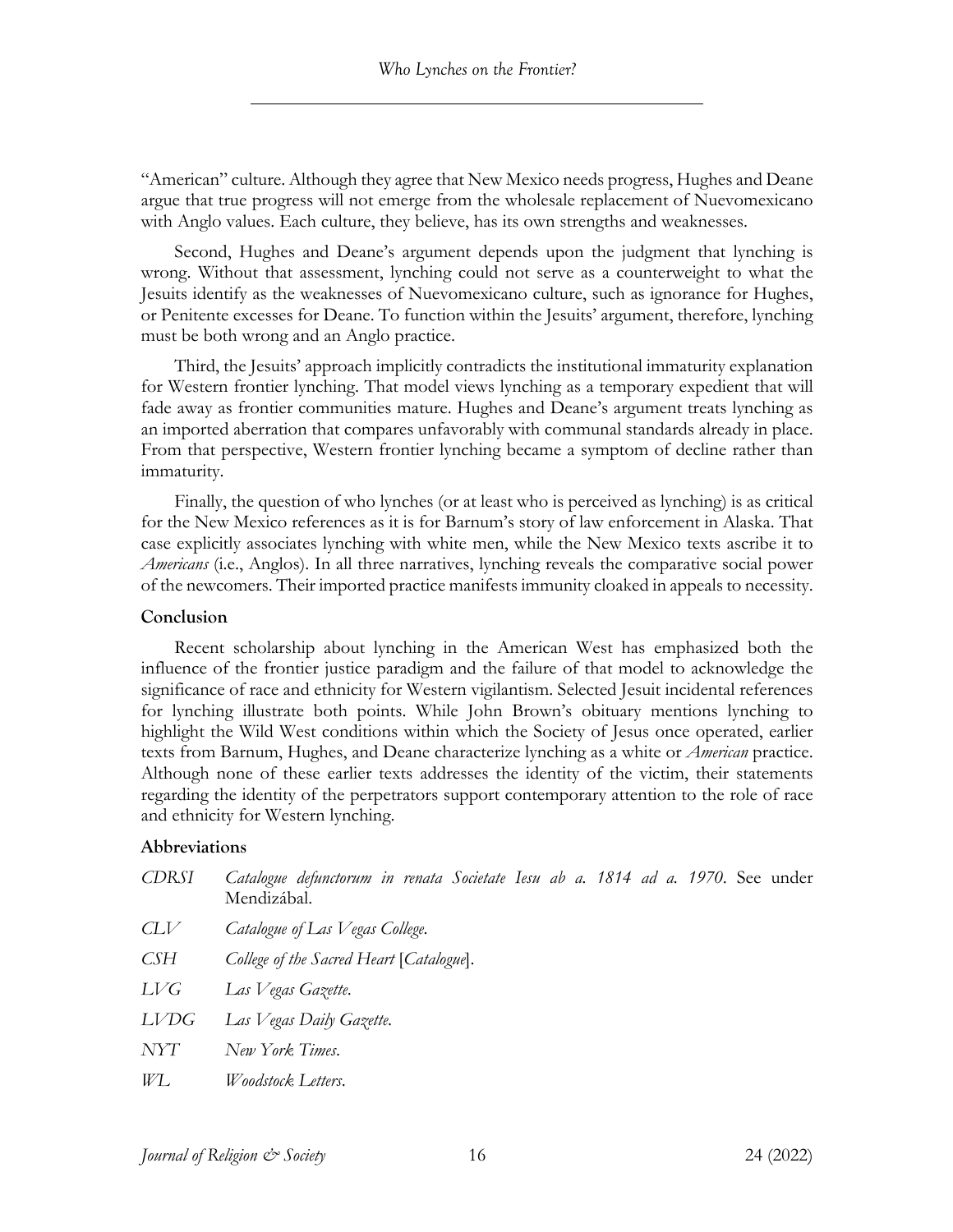#### **Bibliography**

- *America*. 1919. "The Mississippi Fagot and the New York Beam" (July 19), 382.
- Barnum, Francis. 1893. "An Account of the Murder of Archbishop Seghers." *WL* 22: 436– 49.
- *Baltimore Sun*. 1880. "A Frontier Episode" (Feb 10), 1. https://www.newspapers.com/ image/371760218.
- *Boston Post*. 1880. "Lynching in New Mexico" (Feb 10), 2. https://www.newspapers.com/ image/71794306.
- Carrigan, William D., and Clive Webb. 2013. *Forgotten Dead: Mob Violence against Mexicans in the United States, 1848–1928*. New York: Oxford.
- *Catalogue of Las Vegas College* (*CLV*). 1878–1879. Las Vegas, NM: Rio Grande Printing. https://epublications.regis.edu/bulletinsandcatalogs/.
- *Catalogue of Las Vegas College*. 1879–1880. Las Vegas, NM: Rio Grande Printing. https://epublications.regis.edu/bulletinsandcatalogs/.
- *Catalogue of Las Vegas College*. 1880–1881. Las Vegas, NM: Rio Grande Printing. https://epublications.regis.edu/bulletinsandcatalogs/.
- *Catalogue of Las Vegas College*. 1882–1883. Las Vegas, NM: Rio Grande Printing. https://epublications.regis.edu/bulletinsandcatalogs/.
- *College of the Sacred Heart* [*Catalogue*] (*CSH*). 1885–1886. N.p.: N.p. https://epublications. regis.edu/bulletinsandcatalogs/.
- *College of the Sacred Heart* [*Catalogue*] (*CSH*). 1886–1887. N.p.: N.p. https://epublications. regis.edu/bulletinsandcatalogs/.
- Curran, Robert Emmet. 2010. *A History of Georgetown University*. Vol. 1, *From Academy to University, 1789–1889*. Washington, DC: Georgetown.
- Deane, Inigo. 1884. "The New Flagellants: A Phase of New-Mexican Life." *The Catholic World: A Monthly Magazine of General Literature and Scienc*e 39: 300–311.
- Deane, Inigo. 1885. "The Annunciation." *The Catholic World: A Monthly Magazine of General Literature and Science* 40: 505–6.
- Deane, Inigo. 1887. "The Vision of the King," "The Praise of Love." *The Irish Monthly: A Magazine of General Interest* 15: 590, 636.
- Deane, Inigo. 1888. "Winter Roundels," "A Sigh for the North," "Heart Service," "The Lost Jewel." *The Irish Monthly: A Magazine of General Interest* 16: 108, 158, 363, 420.
- Deane, Inigo. 1890a. "Hellenic Days" and "Milton." *The Cosmopolitan* 9: 248, 400.
- Deane, Inigo. 1890b. "Cardinal Newman." *Scribner's Magazine* 8: 546.
- Deane, Inigo. 1891. "Lethe's Banks." *Murray's Magazine: A Home & Colonial Periodical for the General Reader* 10: 245.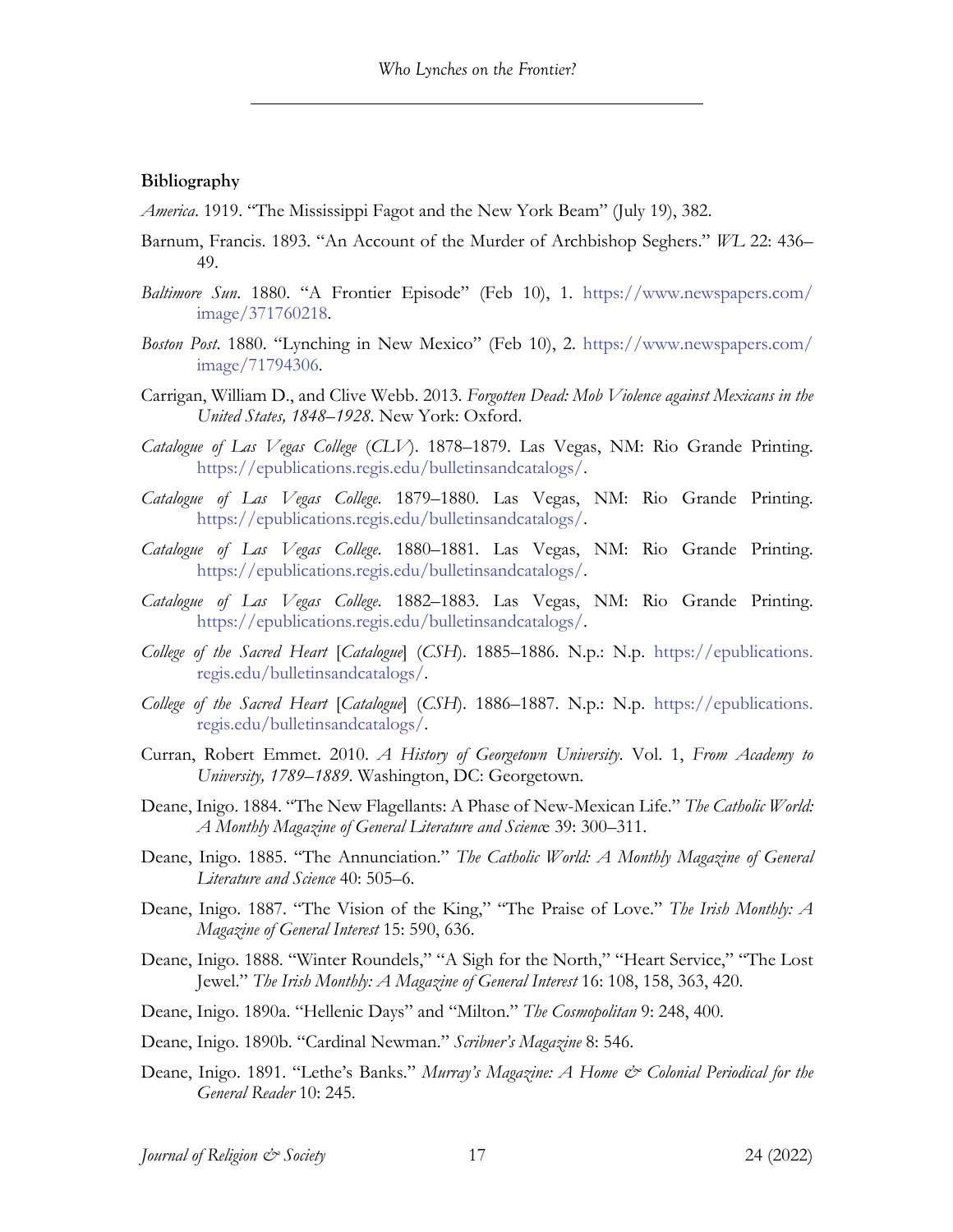Deane, Inigo. 1892a. "The Wayside Shrine." *The Cosmopolitan* 13: 174.

Deane, Inigo. 1892b. "Sonnet on the Sonnet." *The Century: Illustrated Monthly Magazine* 43, new series, 21: 467.

Deane, Inigo. 1895. "The Old Age of Cupid." *Scribner's Magazine* 18: 577.

- Stoller, Marianne L., and Thomas J. Steele, eds. 1982. *Diary of the Jesuit Residence of Our Lady of Guadalupe Parish, Conejos, Colorado. December 1871-December 1875*. 1982. Trans. José B. Fernández. Colorado College Studies 19. Colorado Springs: Colorado College.
- Espinosa, J. Manuel. 1993. "The Origins of the Penitentes of New Mexico: Separating Fact from Fiction." *The Catholic Historical Review* 79: 454–77. https://www.jstor.org/ stable/25024072.
- Fagan, James. 1892. "Vocations from Fordham." *WL* 21: 87–90.
- Fleming, Julia. 2020. "'The Leprosy of Lynch Law': A Jesuit Exchange in *La Civilta Cattolica*." *Religion and Justice*. Edited by Ronald A. Simkins and Zachary B. Smith. Journal of Religion & Society Supplement 21: 44–62. http://moses.creighton.edu/ JRS/toc/SS21.html.
- Foot, J. I. 1879. "New Mexico. A Letter from Rev. J. I. Foot." *La Cygne Journal* (Dec 20), 2. https://www.newspapers.com/image/387393140.
- Fraser, James. 1884. "Our Country." *LVDG* (Mar 5), 2. https://www.newspapers.com/ image/174692869.
- Gonzales-Day, Ken. 2006. *Lynching in the West: 1850–1935*. Durham: Duke.
- Harwood, Mrs. Thomas [Emily]. 1899. "The Mexicans of Our Country." *The Christian Advocate* 74: 1915–16.
- H. [Michael Hughes.] 1884. "New Mexico History of Las Vegas College." *WL* 13: 42–50.

Hughes, Michael. 1880. "New Mexico." *WL* 9: 134–41.

- J. M. 1882. "Down in New Mexico," *St. Louis Post Dispatch* (Jul 1), 9. https:// www.newspapers.com/image/137773593.
- Kertzer, David. 2018. *The Pope Who Would be King: The Exile of Pius XII and the Emergence of Modern Europe*. New York: Random House.
- *La Cygne Journal*. 1880. Untitled: "The letter of Rev. J. I. Foot . . ." (Feb 28), 3. https:// www.newspapers.com/image/387395584.
- *Las Vegas Daily Gazette* (*LVDG*). 1879. "Eureka" (Nov 5), 1. https://www.newspapers.com/ image/174655691.
- *Las Vegas Daily Gazette* (*LVDG*). 1882a. "County Commissioners" (Jul 7), 4. https:// www.newspapers.com/image/174139283.
- *Las Vegas Daily Gazette* (*LVDG*). 1882b. "A Terrible Night" (Jul 12), 4. https:// www.newspapers.com/image/174140199.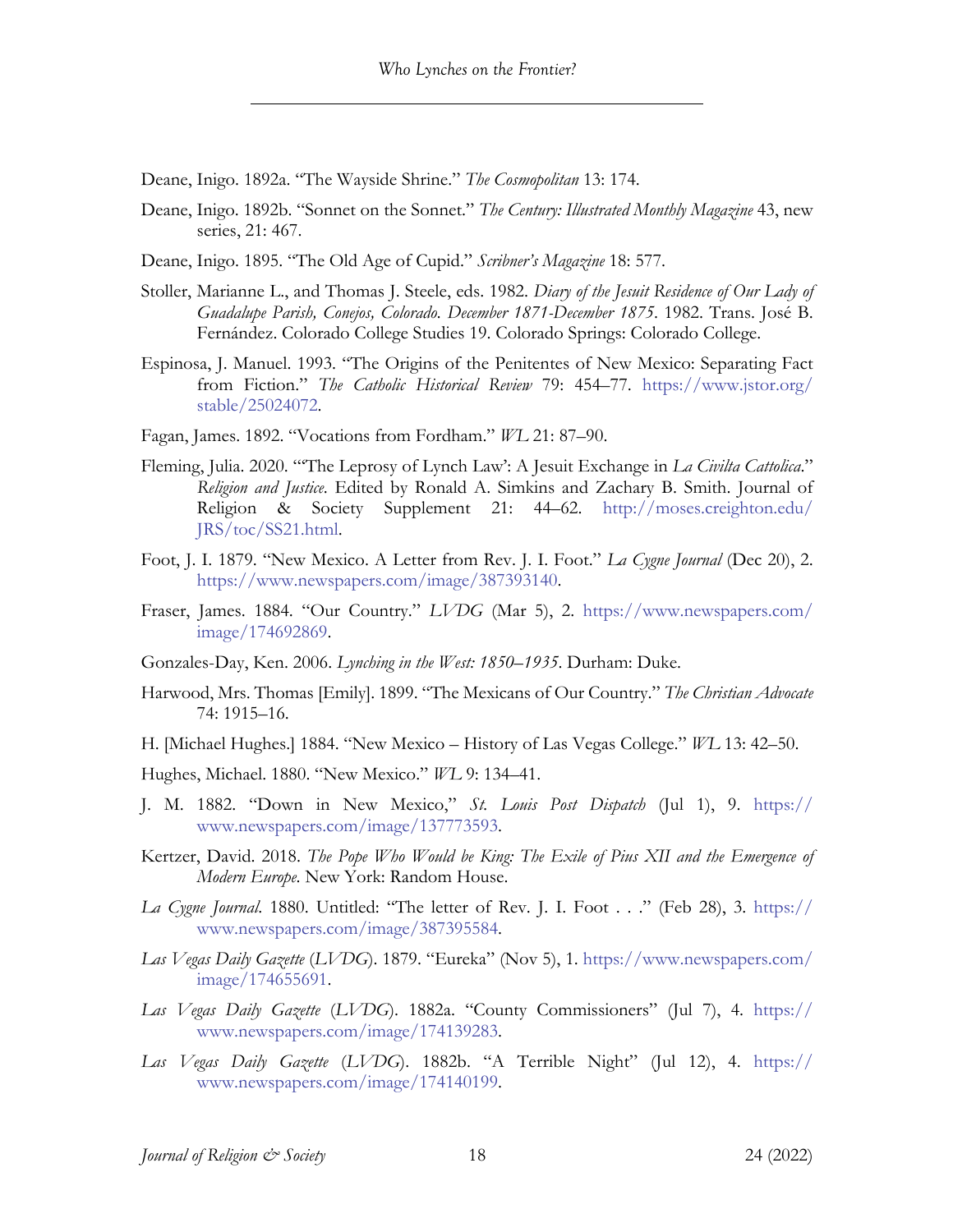- *Las Vegas Daily Gazette* (*LVDG*). 1882c. "The Sheriff's Orders" (Jul 13), 4. https:// www.newspapers.com/image/174140497.
- *Las Vegas Daily Gazette* (*LVDG*). 1882d. Untitled. "Owing to the overplus of matter . . . " (Jul 19), 4. https://www.newspapers.com/image/174141684/.
- *Las Vegas Daily Gazette* (*LVDG*). 1882e. "Breakfast Briefs" (Aug 30), 4. https:// www.newspapers.com/image/174149241.
- *Las Vegas Daily Gazette* (*LVDG*). 1882f. "Southern Chivalry" (Dec 10), 4. https:// www.newspapers.com/image/174166724.
- *Las Vegas Daily Gazette* (*LVDG*). 1883a. "Train Robber Captured" (Mar 9), 1. https:// www.newspapers.com/image/174155411.
- *Las Vegas Daily Gazette* (*LVDG*). 1883b. "Jailor Shot" (May 1), 1. https:// www.newspapers.com/image/174166860.
- *Las Vegas Daily Gazette* (*LVDG*). 1883c. "Sunday Services: Presbyterian Church" (Jun 3), 4. https://www.newspapers.com/image/174172196.
- *Las Vegas Daily Gazette* (*LVDG*). 1884a. "The lynching of the man and woman at Ouray . . ." (Jan 22), 2. https://www.newspapers.com/image/174685961.
- *Las Vegas Daily Gazette* (*LVDG*). 1884b. "Socorro Justice" (Jan 25), 2. https:// www.newspapers.com/image/174686612.
- *Las Vegas Daily Gazette* (*LVDG*). 1884c. "Says the Denver Republican . . ." (Feb 1), 2. https:// www.newspapers.com/image/174688266.
- *Las Vegas Daily Gazette* (*LVDG*). 1884d. "The Arkansas Tragedy" (Feb 12), 1. https:// www.newspapers.com/image/174689555.
- *Las Vegas Daily Gazette* (*LVDG*). 1884e. "Prospective Lynching." (Mar 26), 3. https:// www.newspapers.com/image/174696303.
- *Las Vegas Daily Gazette* (*LVDG*). 1884f. "An Unnatural Father" (Apr 29), 4. https:// www.newspapers.com/image/174702162.
- *Las Vegas Daily Gazette* (*LVDG*). 1884g. "Double Lynching (Nov 4), 1. https:// www.newspapers.com/image/174736693.
- *Las Vegas Daily Gazette* (*LVDG*). 1885. "From the Old to the New" (Dec 29), 4. https:// www.newspapers.com/image/174167856.
- *Las Vegas Gazette* (*LVG*). 1878. "One noticeable fact . . ." (May 18), 4. https:// www.newspapers.com/image/171230875.
- Lee, Molly. 1996. "Context and Contact: The History and Activities of the Alaska Commercial Company, 1867-1900." In *Catalogue Raisonné of the Alaska Commercial Company Collection: Phoebe Apperson Hearst Museum of Anthropology*, 19–38. Edited by Nelson H. H. Graburn, Molly Lee, and Jean-Loup Rousselot. University of California Publications in Anthropology 21. Berkeley: University of California.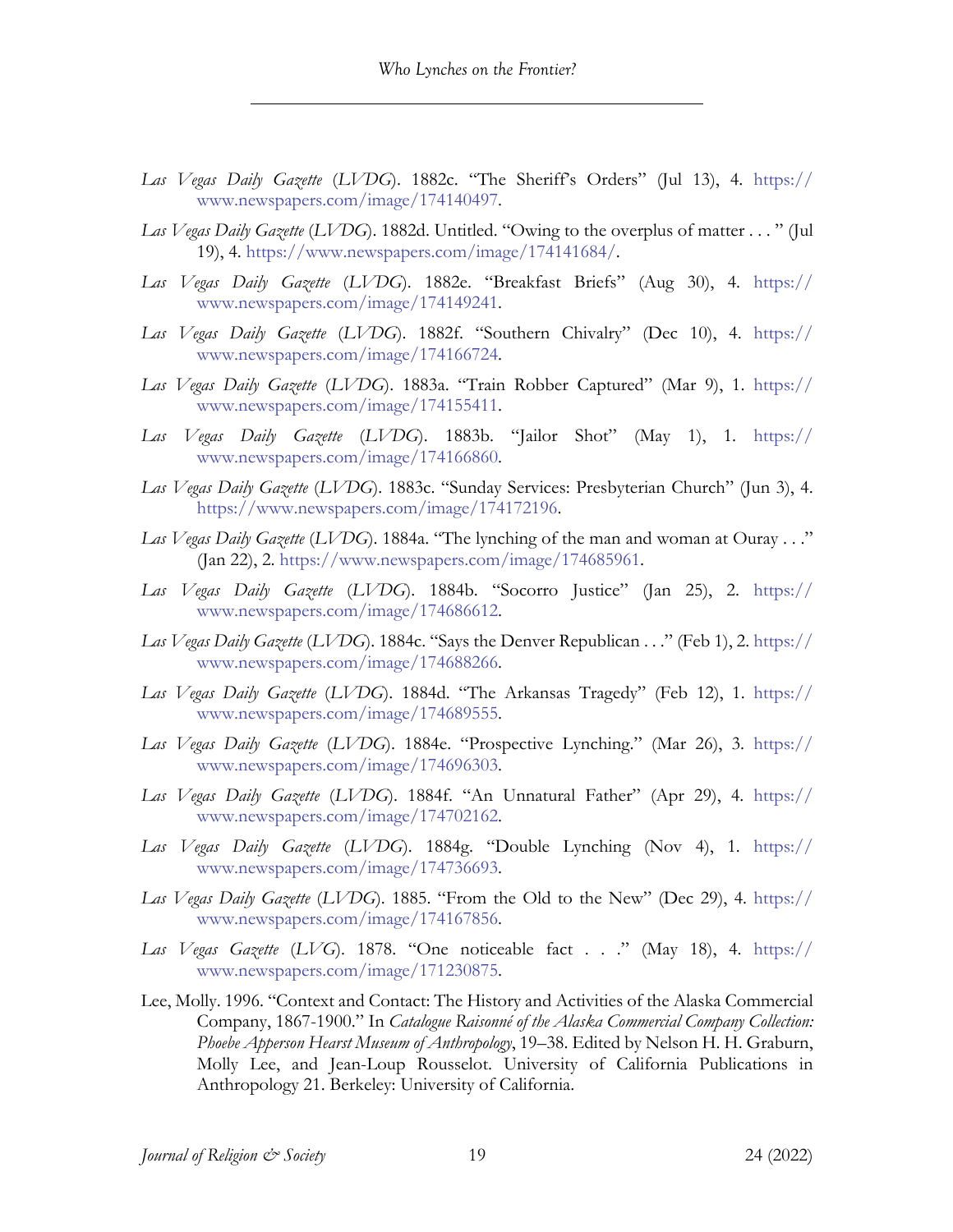- Lew-Williams, Beth. 2018. *The Chinese Must Go: Violence, Exclusion, and the Making of the Alien in America*. Cambridge, MA: Harvard.
- *Lincoln Daily State Democrat*. 1887. "Irish National League" (May 16), 1. https:// www.newspapers.com/image/709916985.
- *Los Angeles Times*. 1887. "Murdered His Bishop" (Sept 12), 11. https://www.newspapers.com/ image/378344977.
- McGreevy, John T. 2016. *American Jesuits and the World: How an Embattled Religious Order Made Modern Catholicism Global*. Princeton: Princeton University.
- McKevitt, Gerald. 2007. *Brokers of Culture: Italian Jesuits in the American West, 1848–1919*. Stanford: Stanford University.
- McNally, Vincent J. 2000. *The Lord's Distant Vineyard: A History of the Oblates and the Catholic Community in British Columbia*. Edmonton: University of Alberta.
- Mendizábal, Rufo. 1972. *Catalogus defunctorum in renata Societate Iesu ab a. 1814 ad a. 1970*. Jesuit Archives: Central United States. https://jesuitarchives.omeka.net/collections/ show/7.
- *New York Sun*. 1880. "Lynching the Cow Boys," (Feb 9), 1. https:// www.newspapers.com/image/79112912.
- *New York Times*. 1879. "New Mexico's Advantage: Progress Retarded by Want of Energy," May 19.
- Nieto-Phillips, John M. 2004. *The Language of Blood: The Making of Spanish-American Identity in New-Mexico, 1880s-1930s*. Albuquerque: University of New Mexico.
- O'Donoghue, D. J. 1912. *The Poets of Ireland: A Biographical and Bibliographical Dictionary of Irish Writers of English Verse*. Dublin: Hodges, Figgis, & Co.
- Otero, Miguel Antonio, II. 2018. *My Life on the Frontier 1864–1882*. N.p.: Papamoa Press. Kindle Edition. First published 1935.
- O'Toole, James M. 1997. "Racial identity and the Case of Captain Michael Healy, USRCS," Prologue Magazine 29.3. Part 1: https://www.archives.gov/publications/ prologue/1997/fall/michael-a-healy-1.html. Part 2: https://www.archives.gov/ publications/prologue/1997/fall/michael-a-healy-2.html. Part 3: https:// www.archives.gov/publications/prologue/1997/fall/michael-a-healy-3.html.
- Owens, M. Lilliana. 1950. *Jesuit Beginnings in New Mexico, 1867–1882*. Jesuit Studies-Southwest 1. El Paso: Revista Católica Press.
- Perrigo, Lynn I. 2010. *Gateway to Glorieta: A History of Las Vegas, New Mexico*. New Edition. Santa Fe: Sunstone.
- Pfeifer, Michael J. 2011. *The Roots of Rough Justice: Origins of American Lynching*. Urbana: University of Illinois.
- *Revista Católica.* 1879. "La 'Ley Lynch' en Las Vegas," 5: 281–82.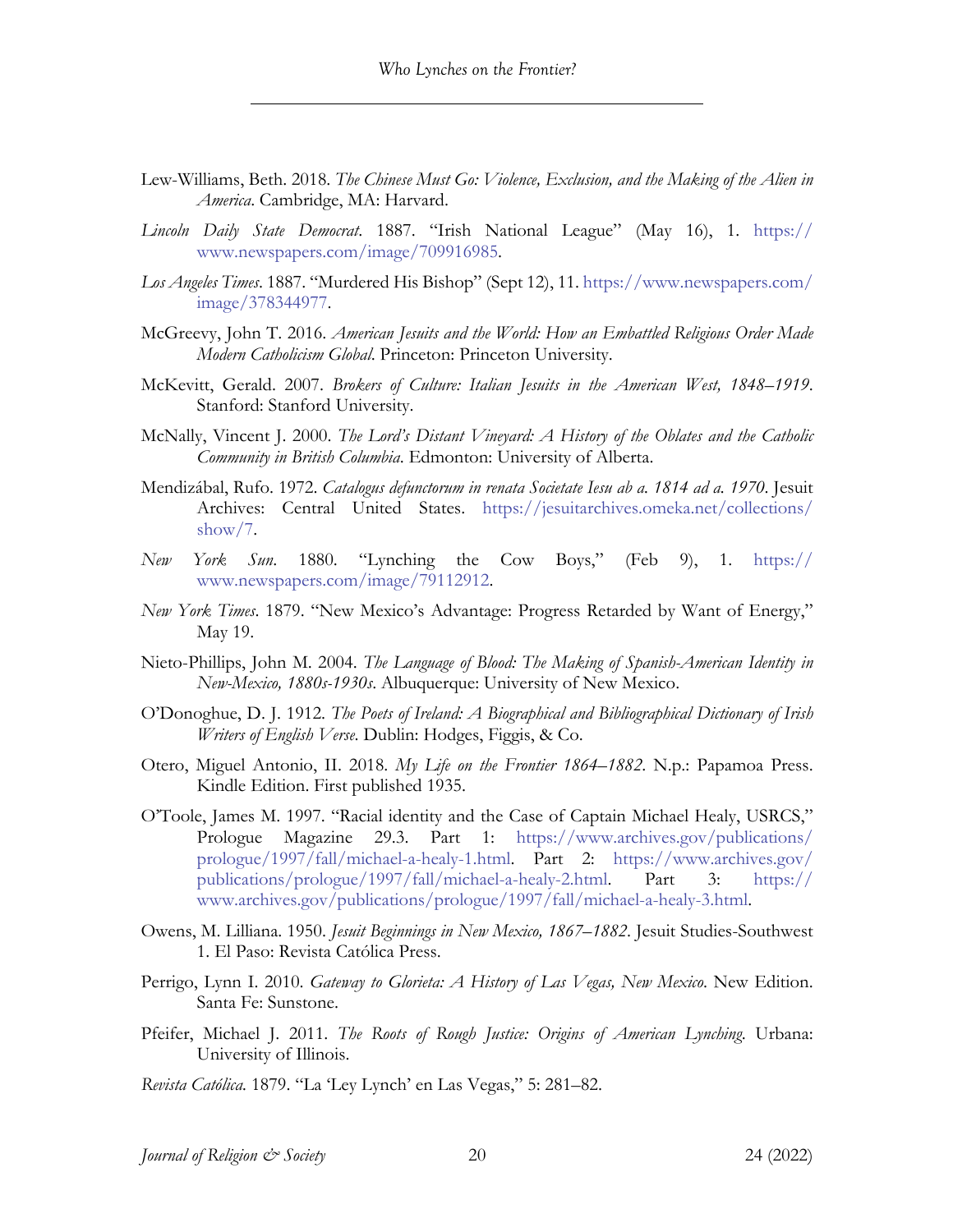- Rojas, Eileen Vanessa. 1998. "Cultural Intersections and Historic Preservation: A Study of Las Vegas, New Mexico." Master's thesis, University of Pennsylvania. http:// repository.upenn.edu/hp\_theses/435.
- Romero, Margarito. 1882. "To the Public." *LVDG* (Aug 26), 4. https:// www.newspapers.com/image/174148981.
- Russell, Matthew. 1898. *Sonnets on the Sonnet: An Anthology*. New York, Longmans, Green, & Co.
- Santa Fe New Mexican. 1910. "Constitution Makers" (Nov 15), 3. https://www.newspapers.com/image/583747687.
- Schadewald, Paul John. 2003. "Remapping Race, Religion, and Community: William Markoe and the Legacy of Catholic Interracialism in St. Louis, 1900–1945." PhD diss., Indiana University).
- *Seattle Post-Intelligencer*. 1888a. "Frank Fuller. A Verdict of Manslaughter Returned by the Jury" (Jan 1), 2. https://www.newspapers.com/image/333804309.
- *Seattle Post-Intelligencer*. 1888b. "The Territory. Interview with the Murderer of Archbishop Seghers" (May 15), 4. https://www.newspapers.com/image/332685656.
- Segale, Blandina. 2019. *At the End of the Santa Fe Trail*. N.p.: Red Kestrel Books. Kindle Edition. First published Columbian Press, 1932.
- Seghers, Charles. 1887. "Letter: August 31, 1886." In "Alaskan Missionaries," *WL* 16:55–68.
- Segura, N. 1882. "A Card to the Public," *LVDG* (Aug 30), 4. https://www.newspapers.com/ image/174149241.
- Silkey, Sarah. 2015. *Black Woman Reformer: Ida B. Wells, Lynching, and Transatlantic Activism*. Athens: University of Georgia.
- Sorrentino, Giuseppe M. 1948. *Dalle Montagne Rocciose al Rio Bravo*. Naples: Federico & Ardia.
- Southern, David. 1996. *John LaFarge and the Limits of Catholic Interracialism, 1911–1963*. Baton Rouge: Louisiana State.
- Stanley, F. [Crocchiola]. 1951. *The Las Vegas Story (New Mexico).* Denver: World Press.
- Stansell, Harold, L. 1977. *Regis: On the Crest of the West*. Denver: Regis Educational Corporation.
- *Sydney Morning Herald*. 1887. "The Murder of Bishop Seghers in Alaska" (Oct 3), 5. https:// www.newspapers.com/image/122367794.
- Thiesen, William H. n.d. "*Bear* Tamer of Alaska's Wild Frontier." https:// oceanexplorer.noaa.gov/explorations/19bear/background/tamer/tamer.html.
- *Topeka Daily Capital*. 1882. "The Las Vegas Tragedy" (Jul 4), 6. https:// www.newspapers.com/image/63736877.
- US Congress. 1876. H.R. Rep. No. 503 Pt. 2, 44th Congress, 1st Session. Minority report [to accompany bill S. 229]. https://digitalcommons.law.ou.edu/indianserialset.